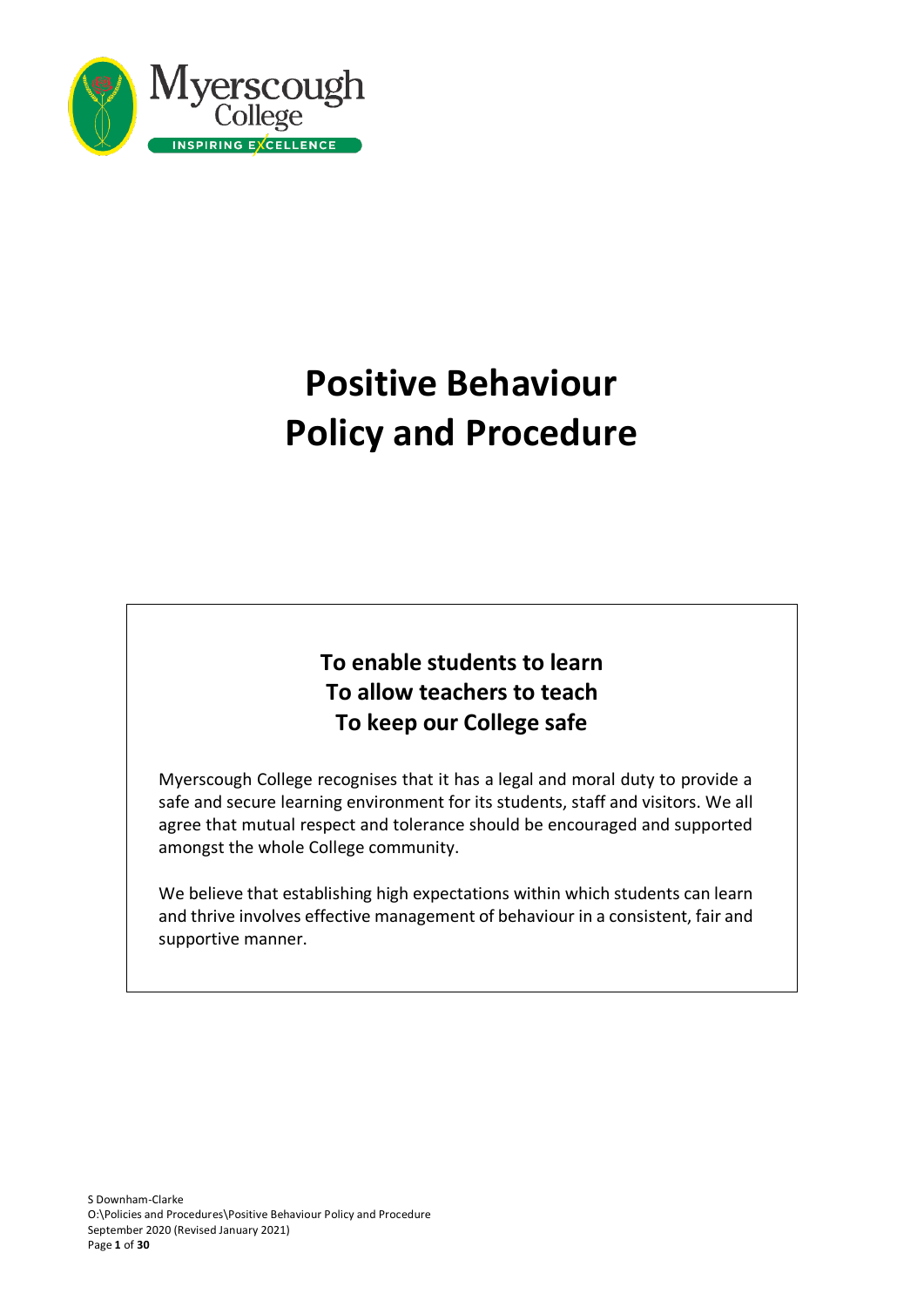# **Contents**

|                |                                                                       | Page           |
|----------------|-----------------------------------------------------------------------|----------------|
| $\mathbf{1}$   | <b>Policy Statement</b>                                               | 3              |
| $\overline{2}$ | <b>Policy Aims</b>                                                    | 4              |
| 3              | Scope                                                                 | 4              |
| 4              | Methodology                                                           | 5              |
| 5              | Myerscough Student Charter                                            | $\overline{7}$ |
| 6              | Respect                                                               | $\overline{7}$ |
| $\overline{7}$ | Fitness to Study                                                      | 8              |
| 8              | Residency and Living in Halls                                         | 8              |
| 9              | Behaviour Modification, Early Identification and Intervention         | 9              |
| 10             | <b>Student Disciplinary Process</b>                                   | 9              |
| 11             | Disciplinary Hearing for Gross Misconduct including Stage 4 Exclusion | 18             |
| 12             | <b>Student Appeal Procedures</b>                                      | 18             |
| 13             | <b>Turning Policy into Reality</b>                                    | 19             |
| 14             | Monitoring and Impact Measures                                        | 20             |
| 15             | Variations and Amendments to this Policy                              | 20             |
|                | Appendices                                                            |                |
|                | <b>Positive Behaviour Contract</b>                                    | 22             |
|                | <b>Template Letters</b>                                               | 23-27          |
|                | Myerscough Student Charter                                            | 28             |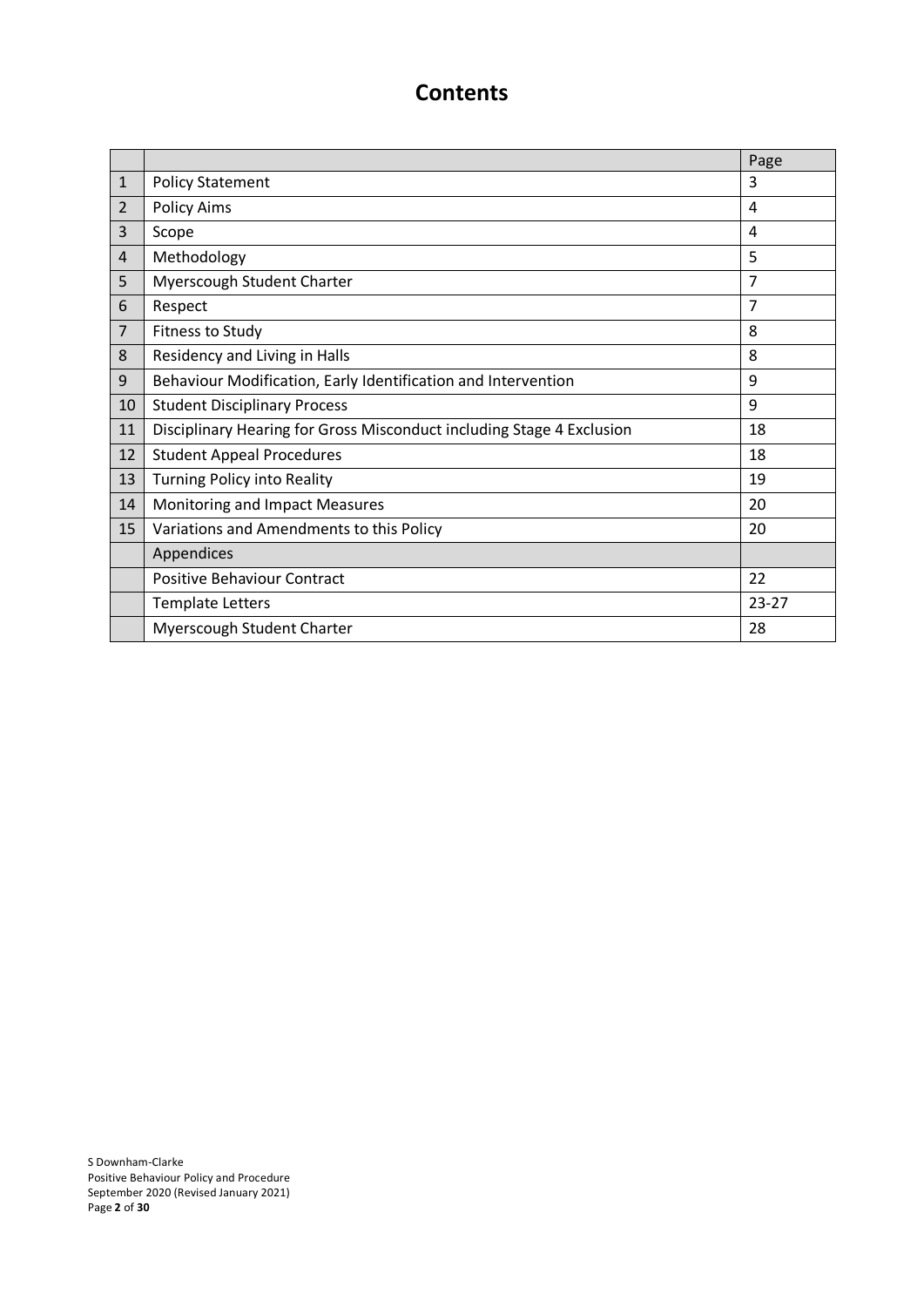# **1. Policy Statement**

Myerscough College recognises that it has a legal and moral duty to provide a safe and secure learning environment for its students, staff and visitors. We all agree that mutual respect and tolerance should be encouraged and supported amongst the whole College community.

We believe that establishing high expectations within which students can learn and thrive involves effective management of behaviour in a consistent, fair and supportive manner.

This policy will enable Myerscough College to build a positive, consistent and safe learning environment in which behaviour is well managed and in which individual needs are identified and addressed. We will establish a culture of respect and safety, including zero tolerance of bullying, clear boundaries, excellent pastoral care and highly effective early interventions, but implicit in this policy is the recognition of the need to disapprove of, formally record and in certain circumstances reprimand unacceptable conduct and behaviour which disrupts learning.

A College wide commitment to improving behaviour will lead to greater learner engagement, better support for teachers and less time reacting to situations and incidents. This will promote and underpin a successful educational experience for all students including those for whom College may be a last chance at success in education.

It is vital as a College that we recognise and celebrate the achievements of our students to create an environment that encourages and rewards success. Our recommended approach is based on strong evidence which shows that the encouragement and reinforcement of positive actions is more effective in changing and improving behaviour than focussing on unacceptable actions and trying to minimise them through use of sanctions and penalties. The way we do this is dependent on the individual's or group's accomplishments and therefore, reward and recognitions may take many different forms, from structured reward systems to a smile and a 'thank you'.

The aims and objectives of Myerscough College's positive behaviour approach will be:

- To allow teachers to teach
- To enable students to learn
- To encourage students to develop self-confidence and self-discipline

A relentless focus on positive behaviour will enable learning to take place in a safe and orderly and enjoyable environment. It is intended to replace the emphasis on rules and sanctions or relying on a punitive disciplinary approach and reflect a coaching culture which encourages individual responsibility.

The College strives to create a community which is trauma informed. This trauma informed approach is embodied by our aspiration to build a nurturing, caring ethos which permeates our College environment. We have developed a behaviour policy which places relationship as the cornerstone for people to thrive, both academically and in relation to their wellbeing.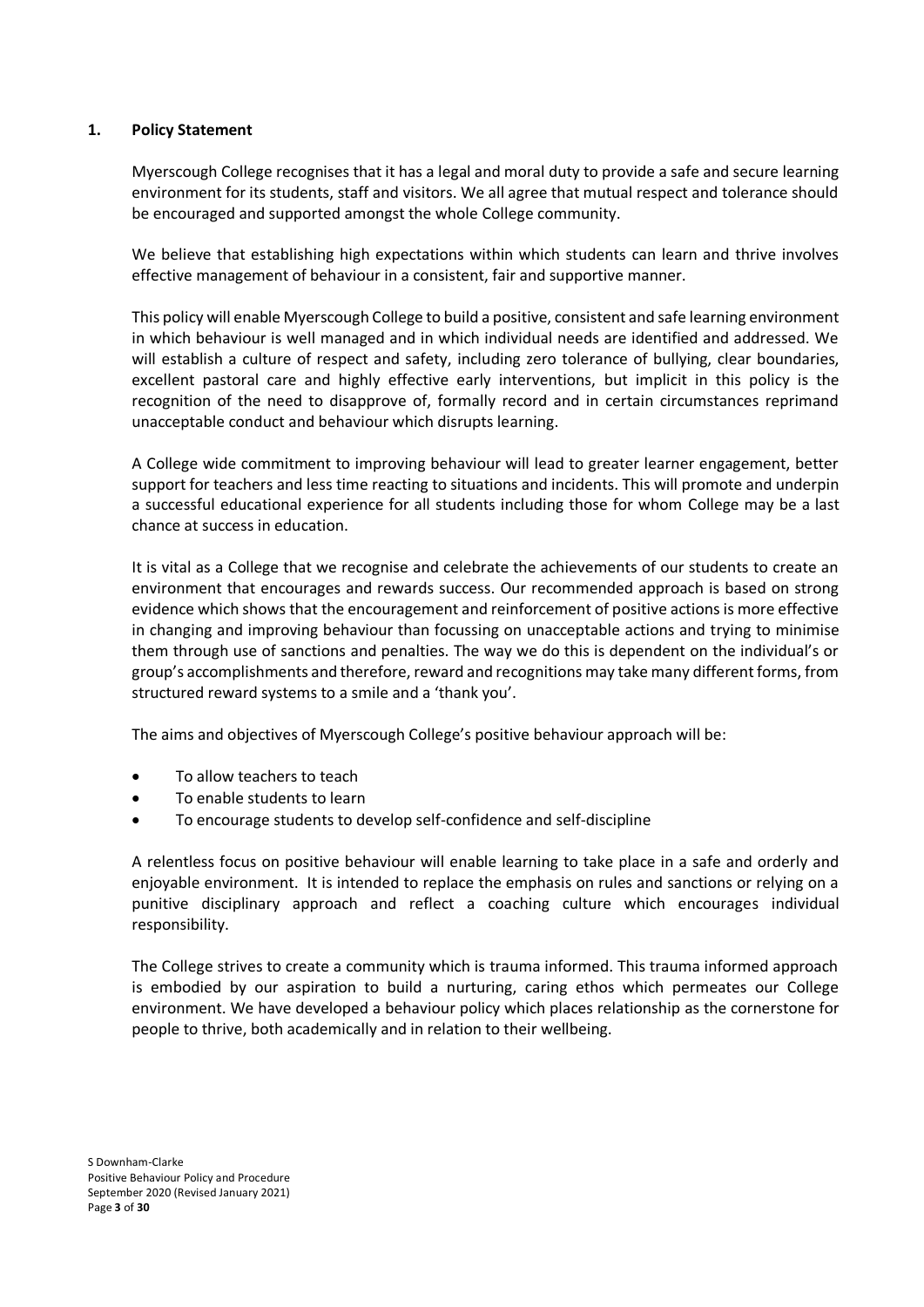# **2. Policy Aims**

- To ensure that all members of the College community feel safe.
- To embed a whole College proactive and consistent approach to behaviour where inappropriate behaviour is positively challenged.
- To establish a policy which is fair, transparent and consistent in the eyes of all concerned, is supported by all levels of management and is consistent and coherent.
- To create a culture of respect and excellent behaviour and attitudes across College.
- To foster an environment where everybody feels safe and where each person is treated fairly.
- To enable all staff to manage and improve student behaviour.
- To recognise pastoral support as a critical success factor in dealing with poor behaviour and supporting good behaviour.
- To ensure that every member of the College community feels valued and respected.
- To create an environment where positive behaviour is encouraged and reinforced.
- To clearly define acceptable and expected standards of behaviour.
- To ensure consistency of response to both positive and unacceptable behaviour.
- To enable our students to differentiate between right and wrong and abide by civil and legal law.
- To nurture the skills and attitudes which allow our students to make a positive and productive contribution to College and the wider society.
- To promote self-esteem, self-awareness, resilience and rights and responsibilities.
- To support every student in understanding the cultural diversity of our community and the importance of individual liberty, mutual respect and tolerance and the rule of law.
- To encourage relationships between all members of the College community that facilitate effective learning.
- Develop a strong sense of morality that allows them to take on board the thoughts and feelings of others.
- To support people to communicate their thoughts and feelings in a way that would be beneficial in life and work.

# **3. Scope**

This Policy will apply to all students in the College community and to all student behaviour management issues arising within the College or workplace (including apprentices and work placements) and /or whilst engaged in College related learning or activities. Collaboration between the College and employers is key in supporting the positive behaviour management of apprenticeships and those on work placement.

This policy also applies to student behaviour away from College premises and / or in the student's own time if the reputation of the College is compromised and / or if the behaviour has a negative impact on College activity or other students, including the use of social media and other online platforms.

This policy applies to all students including those on Schools Link programmes 14-16, though the College will also liaise with the appropriate school staff to discuss options when dealing with incidents of inappropriate behaviour. A separate policy covers staff behaviour and disciplinary procedures.

Where students face sanctions or disciplinary action based on academic performance, they may additionally need to refer to any guidelines from their awarding body. For example, students on Higher Education courses are additionally subject to the Academic Regulations of the University of Central Lancashire.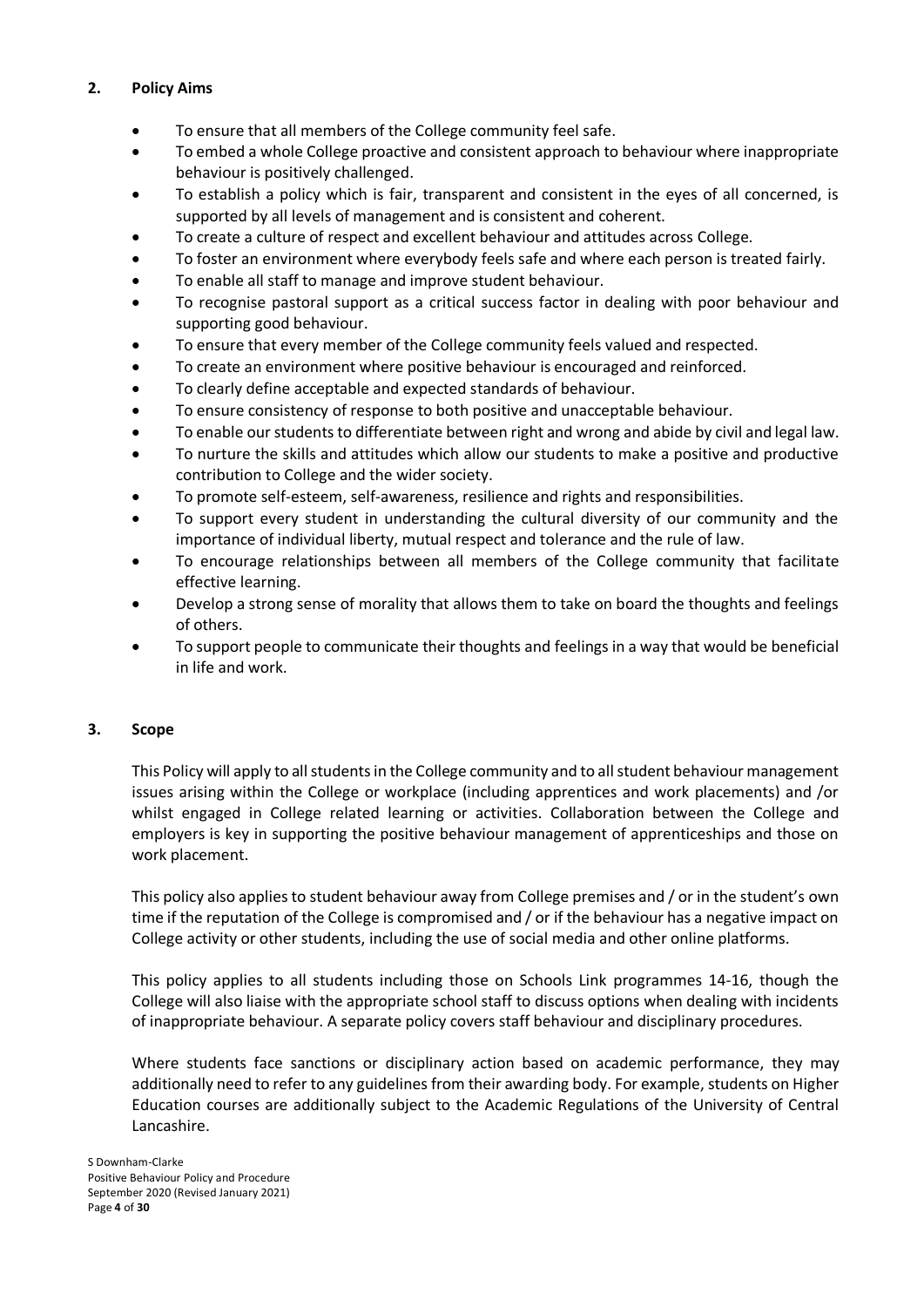

The College recognises that every member of the College community has a responsibility for student behaviour, conduct and wellbeing. However, the College recognises the roles of identified team as having additional responsibilities, i.e., the Progress Coach, residential and curriculum teams have in supporting student success and their responsibility to refer students for additional support if they are 'at risk' of not achieving their learning goals. Collaborative working between all teams is key for the effective implementation of this policy.

# **4. Methodology**

Underpinning the positive behaviour approach is the simple reality that we all like to be praised for what we do well. The positive behaviour approach proposes that teachers who praise students who are 'on task' achieve better results from them and from other students who notice and copy this good behaviour. The positive behaviour approach:

- Clearly **identifies and values** the behaviours which are constructive, respectful, and supportive and are associated with high levels of engagement in learning.
- Promotes **good relations** between students and staff based on **mutual respect and trust**, **common purpose and values.**
- promotes an **uncompromising focus on learning and achievement** and **developing selfconfidence and self-discipline.**
- **looks for the positive** (staff find opportunities to praise many times more often than punish) and reduces the public attention paid to students who are not on task.
- **separates the behaviour from the student** (the teacher shows that s/he dislikes the behaviour not the student).
- is **assertive** but avoids confrontation (staff de-escalate situations by being firmly in control of their own reactions and by following a universally recognised method of positive behaviour).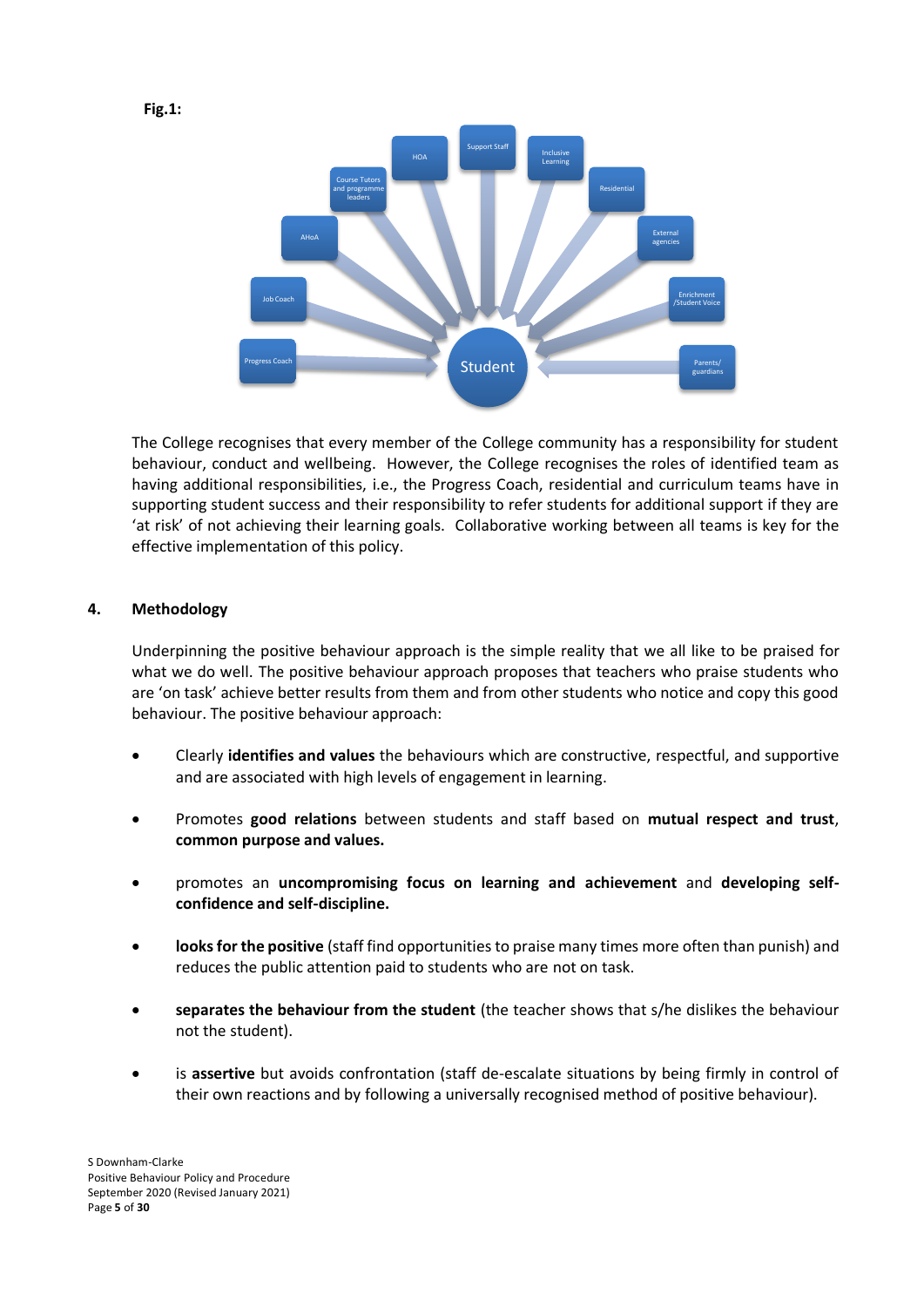- is based on **simple rules** which are clear and known to everyone (students, parents, staff) and which **establish expectations and boundaries.**
- is talked about and **used all the time** and everywhere in the College.
- has **clear consequences** (for misbehaviour which cannot be ignored) which are consistently implemented.

The positive behaviour system is based on **expectations, recognition** and **consequences**. Throughout the student journey recognition of achievement relative to the potential of individual students should be acknowledged and celebrated.

- Curriculum specific award and recognition initiatives
- Student eILPs monitor their progress and recognition of achievement should be acknowledged at each review stage:
	- Attendance
	- Punctuality
	- **Target Grade**
	- **Effort**
	- **Attitude**
	- The extra mile
	- College reward events

In order to support timely communication and equity, it is important that the student remain central and we work to streamline and funnel communication. This will require:

- Residential and academic issues not being dealt with in isolation including apprenticeship provision and employer engagement.
- Multi departmental issues being allocated one investigator and decision maker.
- Effective communication with parents and carers for students as appropriate.

The recording and reporting of behaviour and disciplinary interventions will be ProMonitor for all students including apprentices, where there will also be a reference on their One File profile.



S Downham-Clarke Positive Behaviour Policy and Procedure September 2020 (Revised January 2021) Page **6** of **30**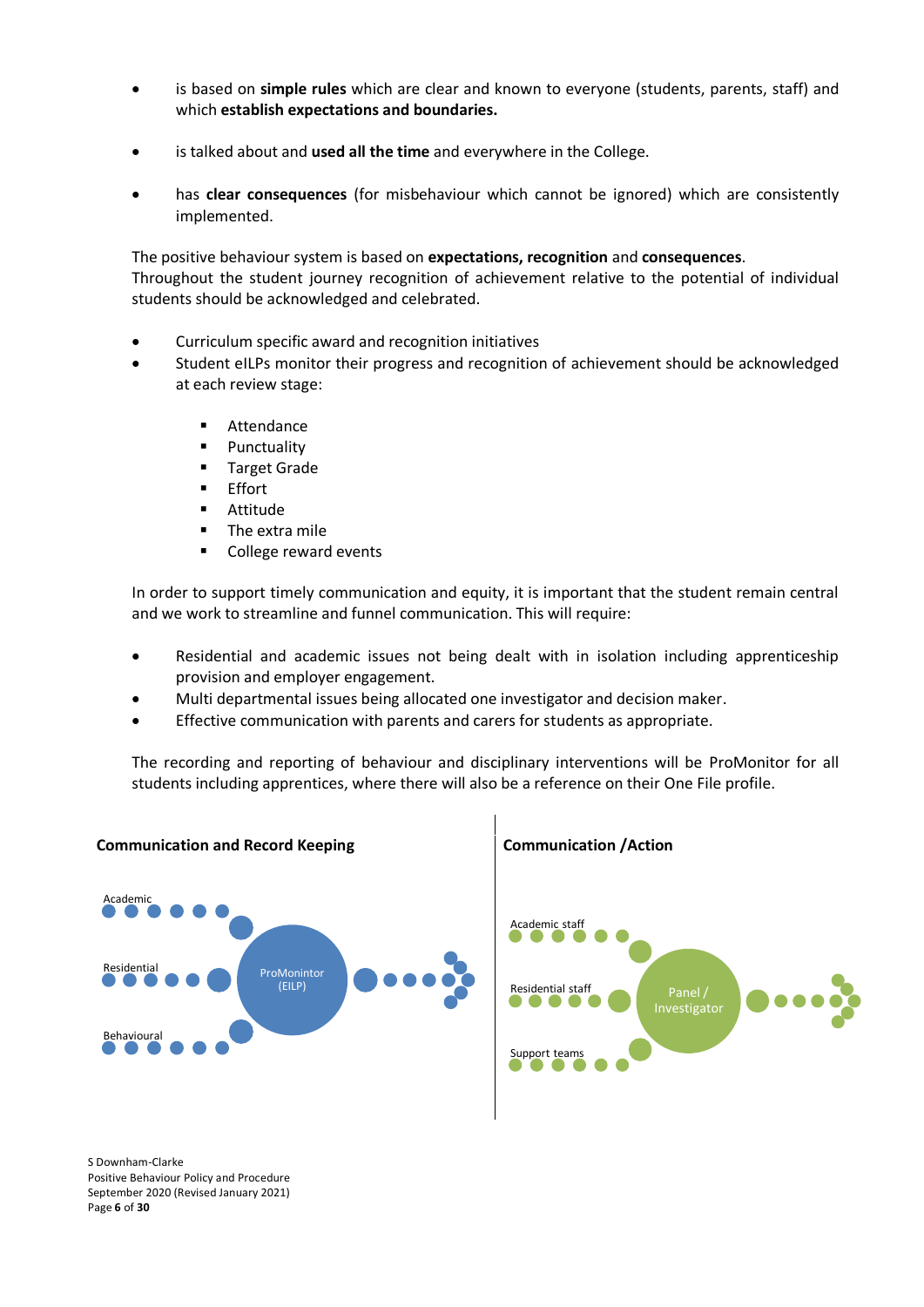## **5. Myerscough Student Charter**

The Student Charter sets out our mutual expectations during your period of study at our College and University Centre. We believe that students and staff form a single academic and residential community working together to achieve our goals. We should all have reasonable expectations of one another and be committed to behaviour professionally and respectfully.

The College will support all students to enable them to adhere to the expected behaviours within the Code by creating a safe, inclusive, friendly and supportive environment with appropriate interventions to support students to make appropriate decisions and have actions in line with our Code of expected behaviours and conduct.

# **6. Respect** - A better place for all people"

The Values and behaviours at Myerscough College are built on Respect. The note below outlines 6 principles below:

### **Respect People:**

Respect feelings – Act in a way that shows people you care about their feelings, be kind. Respect difference – Recognise people's right to look, think or act differently from you. Respect rights – Think and behave in a positive way showing you care about people's rights to stay safe.

#### **Respect Place:**

Respect your campus – By keeping College tidy, drive responsibly and following all safety guidelines. Respect College property – By taking care of facilities and equipment and treating it like it's your own. Respect your home - By taking care of your residential accommodation and the Student village so that it is a safe and welcoming community.

If you see or experience that students are not following the principles above:

Take action against bullying, intimidation, harassment, intimidation, feeling unsafe, discrimination, crime including hate crime: speak in confidence to the Student Support team on 01995 642348, the Residential Team or The Core at Croxteth or email safeguarding@myerscough.ac.uk.

### 7. **Fitness to Study**

The College appreciates that in certain circumstances staff may have concerns about a student's ability to manage the course and College requirements due to significant health, well-being or behavioural difficulties. On occasions a student's health or mental wellbeing may deteriorate to the point where it becomes impossible for them to be able to continue with their studies. These procedures will be invoked following serious concerns expressed over a student's health or behaviour, which has led to:

- Doubts from staff over the student's fitness to study at the College and/or within a placement
- The disruption of the teaching, learning or support of other students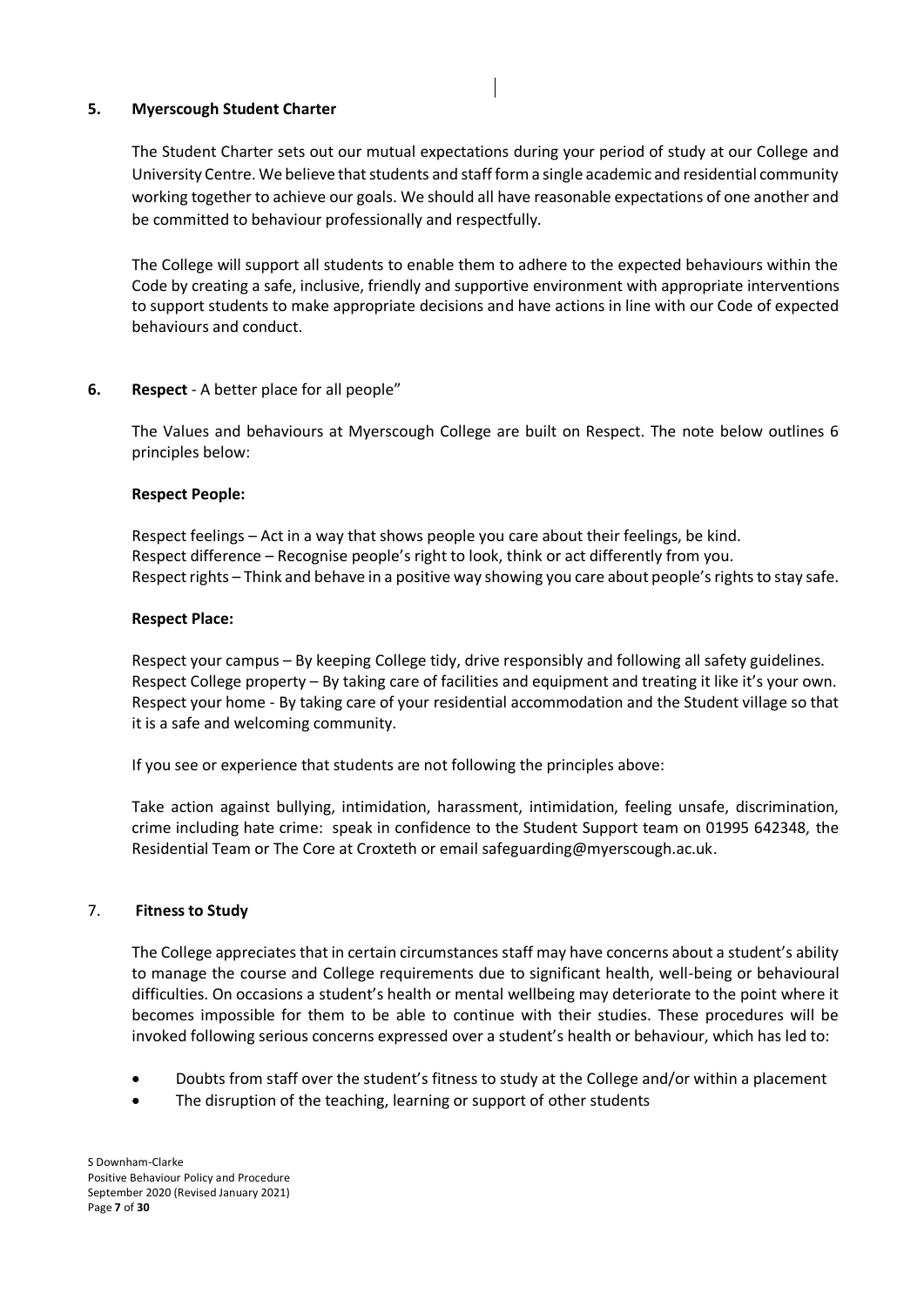Students who present with difficulties due to their physical or mental wellbeing should, wherever possible, be considered from a supportive perspective rather than a disciplinary one. However, the College reserves the right to use the Student Disciplinary procedures where students' health or behaviour poses a risk of harm to either themselves or others, or where students do not positively respond to more supportive interventions.

The College expects that the initial action should be informal, and an appropriate person should approach the student in a supportive and understanding manner. The nature of the concerns should be clearly identified to the student and they should be encouraged to discuss the issues (it is possible that they will not have realised the impact of their actions). Curriculum and support staff should be encouraged to discuss any students identifying as a cause for concern in relation to their fitness to study and live at College, in their area support meetings or with their line manager.

If appropriate, staff may initiate an internal referral to other College teams and information should be provided about sources of support within the College that the student can access (e.g., Advisory Panel, Pastoral Support, Safeguarding referral, SA1, Inclusive learning, Residential support). Suitable referral should be agreed and managed and may include a new or reviewed support assessment. If targeted support is put in place it is likely that the student will respond positively, and where appropriate, cooperate fully, access the available support or modify behaviour.

Should the student be unable to respond positively then staff must discuss the situation with the Head of Area and a request to attend the Student Advisory Panel to discuss the concerns.

At this point the College's expectations and requirements must be made clear and any conditions of continued attendance explained. This may include a requirement for a referral to a GP or mental health support, a behavioural contract; a support assessment and mandatory support: and will be put in writing in a letter of confirmation. If the student is unable or unwilling to meet these requirements, then the College may use the Positive Behaviour procedure and instigate Withdrawal procedures. It is not essential that all of the described stages or interventions must take place before a final decision is taken regarding withdrawal under Fitness to Study. There may be circumstances where a rapid decline in well-being or an immediate medical problem could result in the need to hold a withdrawal meeting. See Fitness to Study Policy for further guidance.

### **8. Residency / Living in Halls**

Students living in College Residency are under heightened observation and scrutiny with additional expectations on them in relation to their behaviour and conduct. They live alongside each other, in the Student Village, many being away from home for the first time without the supervision from their family, carers or others. This time in many students' lives creates an opportunity for significant personal development and growth whilst they explore, navigate, finding and developing their independence, decision making skills, risk taking and relationships with others.

This can result in a manifestation of additional behaviours which are not in line with the College values, FREDIE principles and expected behaviours to ensure a safe, inclusive, kind, healthy and friendly environment. The College acknowledges that living in halls provides with opportunities for developing many skills and an enhanced student experience, we recognise and take seriously our responsibility to ensure that all who live within halls live within our expected values and behaviours, to ensure the safety of students and staff is paramount.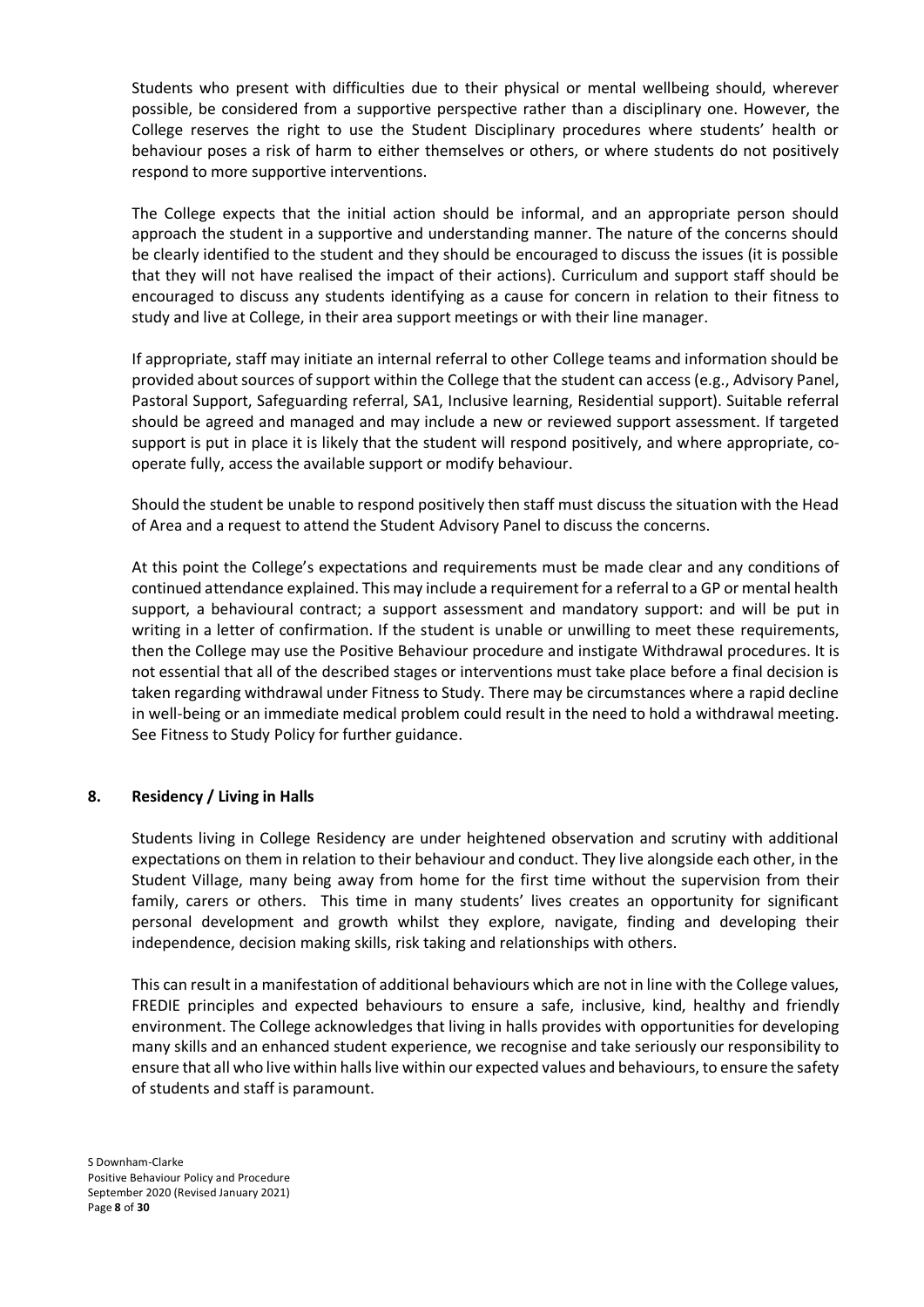To support this, this policy acknowledges that certain behaviour displayed in residency may require a differentiated approach, however all behaviours will be addressed under one procedure in collaboration with all other College teams (e.g., curriculum, support, inclusive learning, safeguarding, health and safety, estates and residential operations).

# **9. Behaviour Modification, Early Identification and Intervention**

The rationale behind behaviour modification is to change inappropriate behaviours and implement some restorative justice. Restorative approaches provide opportunities for those directly affected by an offence/incident (victim, offender and members of staff) to communicate, and agree how to deal with the offence and its consequences. If there is an 'incident' in the learning environment or the Student Village, it is the tutor's responsibility to complete a behaviour modification form in a meeting with the learner. In such cases we should see that discipline represents an opportunity to teach and nurture, understanding and meeting the need behind the behaviour. It should be made clear which behaviours require some modification so that they can be supported to think about, and put into action, changes to their behaviour and strategies to address their conduct or behaviour. This may require a referral to an internal service, such as inclusive learning or pastoral support.

Depending on the reason for completing a behaviour modification form the learner may be required to ask tutors to sign a learner's behaviour monitoring sheet in all sessions to record that they have behaved appropriately or arrived on time, for at least a week. It should be explained to the learner that being put onto an official disciplinary may be avoided in the future if they change how they are behaving. The monitoring sheet is not a compulsory element of early help and support, and staff should be mindful of the implications of this and it should be a positive and helpful process, however the student should not see this as a punishment or a strategy which may result in them feeling humiliated or embarrassed.

Where further support in relation to behaviour is required a referral can be made for further support. Some examples include feelings and anger management, personal issues affecting behaviour, anxiety, self-esteem and an assessment can also be made as to whether external agencies who work closely with the College would be better placed to offer support.

If behaviours persist or are deemed 'serious' then the learner will also be placed on the College's Student Disciplinary Procedure.

### **10. Student Disciplinary Procedures**

This section outlines the disciplinary framework to deal with students whose demonstrate inappropriate behaviour, in a fair, transparent, appropriate and consistent manner. The College recognises the critical elements of encouraging positive behaviour including solutions focussed and trauma based approaches.

In the case of an incident involving residential students, both the Heads or Assistants Heads of Curriculum and the Residential Support Manager must be notified regardless of behaviour to ensure a joined up approach to the personal development of and any planned interventions with the student.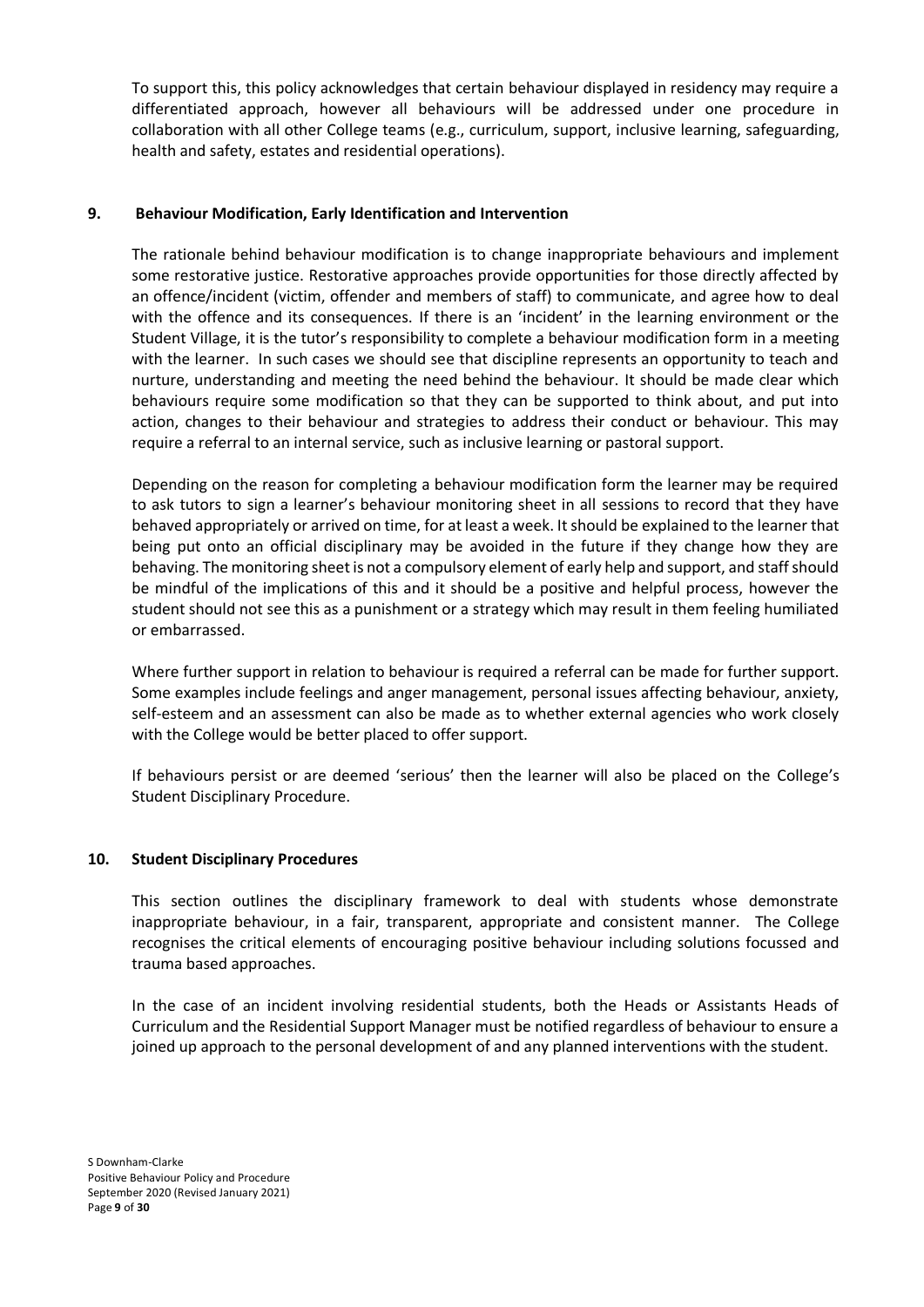If the cause for concern relates to a student's health and general wellbeing, all appropriate referrals to College support teams must be implemented and review if the Fitness to Study Policy may be more appropriate in providing solutions to the situation.

If a criminal offence has been committed the College may choose to involve the police. In certain circumstances, as a victim, a student maybe advised to contact the police directly. Student safeguarding and support staff and the health and safety staff are available to advise in all cases involving the police.

NPCC [When to Call the Police](https://www.npcc.police.uk/documents/Children%20and%20Young%20people/When%20to%20call%20the%20police%20guidance%20for%20schools%20and%20colleges.pdf) guidance should be used as reference, with referrals to the safeguarding team in all cases.

# **10.1 Suspension**

In the case of serious incidents / safeguarding concerns a College Senior Manager (or in their absence their nominee) may suspend a student pending further enquiries. This is normally for up to a maximum of 15 working days, but this period may be extended in serious and complex cases. The parents / guardians of students aged under 18 will be notified at the earliest opportunity of any such suspension.

Where it is deemed to be an emergency, Heads of Area or the Residential Support Manager may suspend a student for up to 72 hours pending referral of the matter to a College Senior Manager for consideration. The 72-hour suspension may be extended after consideration by a Senior Manager. to give students time to reflect on their behaviour and conduct and to allow a situation to calm down.

During the suspension period the student must only attend College for a specific meeting arranged by the member of staff in charge of the investigation or designated member of staff if support is required during this process (e.g., Progress Coach or counsellor).

Tuition or residence fees will not be refunded for periods where students are suspended from College or College Halls of Residence under any circumstances whatsoever (which for the avoidance of doubt includes where appeals have been upheld).

The following are authorised to suspend students:

- Assistant Principals or any member of the Principalship
- Any Director

This suspension may be delivered or communicated by any delegated member of staff and must be confirmed in writing within 2 days of the suspension.

### **Parents/guardians of those under 18 must be informed when the learner is suspended.**

### **10.2 Suspension due to Police investigation into criminal or high-risk behaviours**

Students may be suspended indefinitely and without prejudice if they are being investigated by the police for a crime which is judged to have a high potential impact on students or staff in College.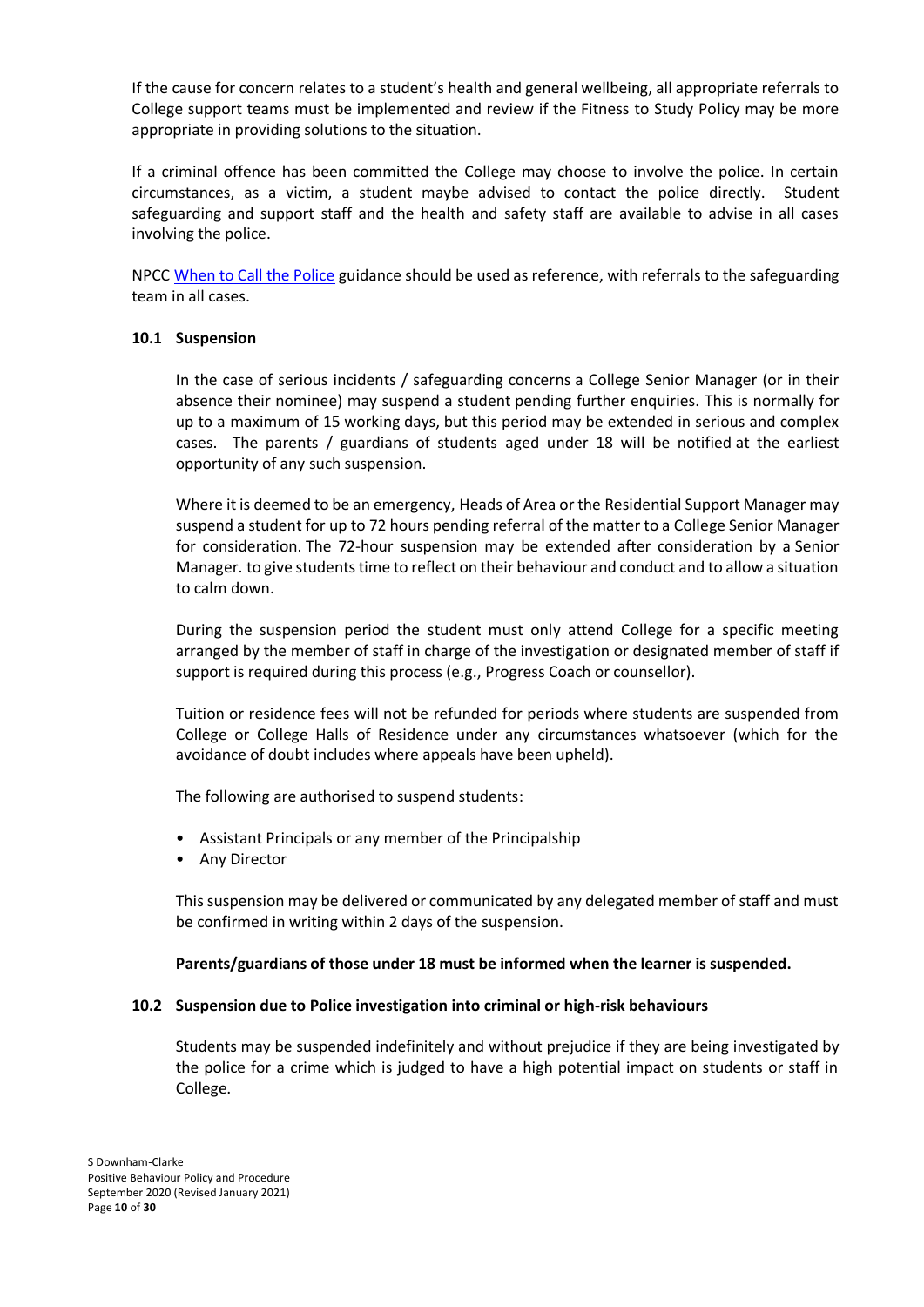Examples of such high-risk crimes would include any safeguarding matters involving abuse or criminal behaviour targeting children or vulnerable adults, sexual assaults and rape, crimes which are relevant to the programme of study (e.g. IT based fraud or misuse by an ICT student), crimes of violence. This list is not intended to be exhaustive and the decision should be taken by assessing the potential risk to those in the College environment. The decision to suspend should be taken in consultation with the Assistant Principal, Head of Area and the Director of Student Support.

The suspension is to protect the student and others and will be reviewed once the outcome of the police investigation is known. Wherever possible, the suspended student should be enabled to complete their programme of study (study at home, planned tutorial meetings, etc.). This will not always be possible if the matter arises early in the College year. If the suspension is likely to prevent the student from completing the programme, then the student should be withdrawn with a guarantee that they may re-enrol at the start of the next academic year if the charges are unfounded.

### **Important Note:**

1. Students must NOT be asked to leave College on an ad-hoc basis. If a student needs to be removed from College, then the suspension process should be followed. Where appropriate, parents or carers must be informed in **all** cases after making checks for safeguarding precautions.

Students should have access to a range of support measures to improve behaviour as required, remaining in College wherever possible. If a student walks out of College during a timetabled day without authorisation, parents, carers and employers should be notified immediately plus a referral to the safeguarding team if appropriate.

- 2. If the student has been identified as having additional need and or vulnerabilities, such as, safeguarded students (including those with a social worker), Looked after children and Care Leavers, Young Carers or has identified needs including an EHCP, then the relevant team should be alerted in all behavioural concern matters and disciplinary processes. (i.e., safeguarding and support team and Inclusive learning team).
- 3. If a student is suspected of being under the influence of drugs or alcohol, security, and or safeguarding and residential as appropriate should be alerted. Students in this case should not be asked to leave College. Where appropriate, parents or carers and employers will be contacted to ensure the safe passage home for the student.

### **10.3 Disciplinary Stages**

The following list shows examples of inappropriate behaviour and the most appropriate stage of the disciplinary process. The list is neither exhaustive nor exclusive and, in some cases, it may be appropriate to enforce a different stage of the disciplinary process from the examples listed.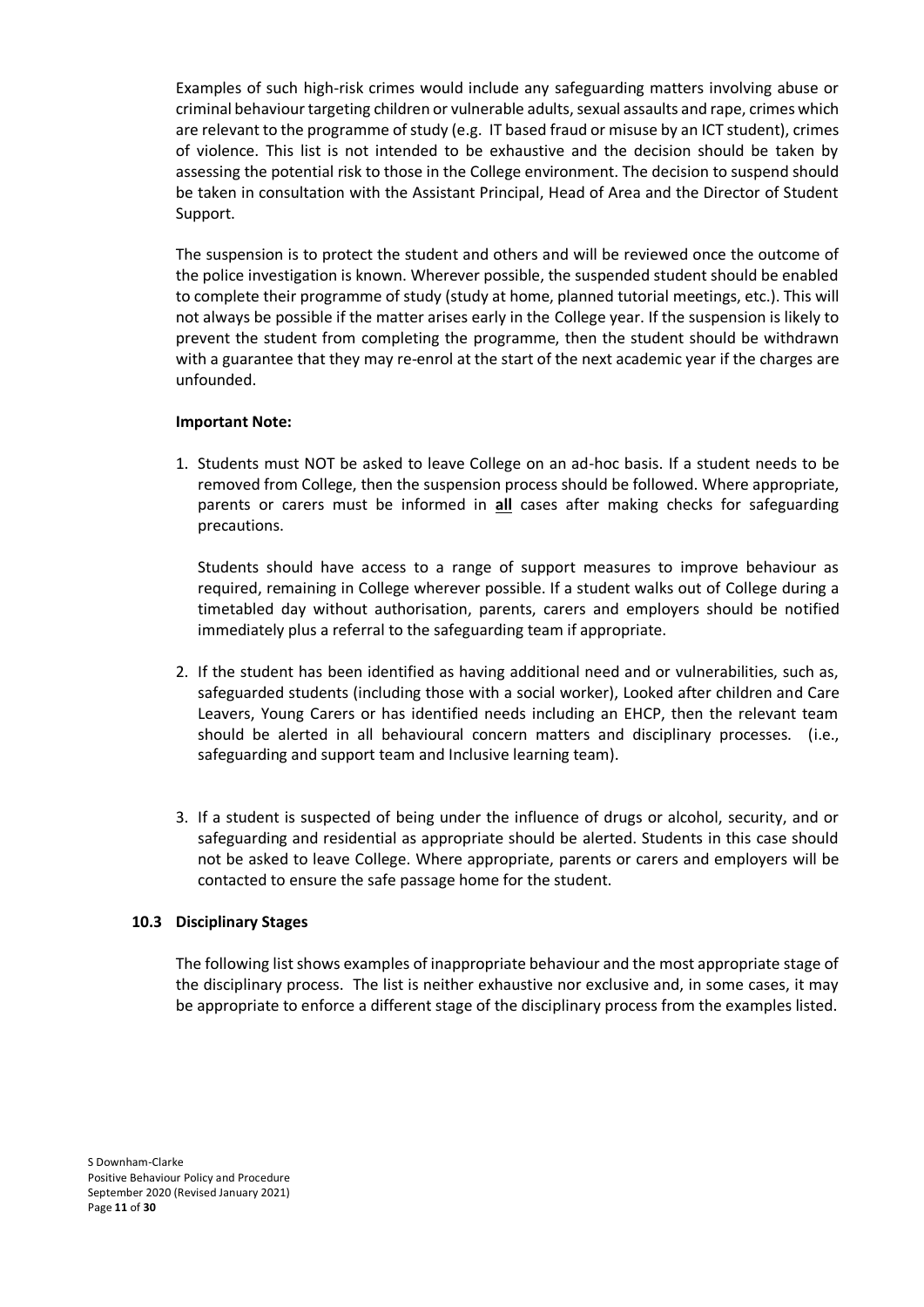# **Stages 1 and 2: Misconduct / Cause for Concern**

Examples include, but not exhaustive:

- Poor attendance
- Where absence is not notified or reasonably explained
- Poor punctuality
- Late or non-submission of course related work/assignments
- Disrupting the learning of others either in class, workshop or around the College
- Minor cases of academic misconduct
- Cheating, plagiarism and collusion staff must refer to the Unfair Means to Enhance Performance Policy
- Disrespectful behaviour to other learners, staff or visitors
- Misuse of the internet/IT equipment
- Improper use of technology devices when in class or on College premises
- Misuse of and or damage to facilities and equipment
- Eating or drinking (apart from water or other agreed drinks for health-related purposes) in class, workshop or other timetabled sessions
- Persistent forgetting of ID Card and failing to wear lanyard
- Persistent forgetting of equipment and appropriate clothing for tasks (e.g., boots, face coverings, high-vis, overalls, sports equipment)
- Persistent forgetting of PPE
- Failing to abide by additional measures as part of the College risk management of Covid and other public health measures
- Failing to abide by College agreed public health interventions to reduce any risk of transmission of infections
- Any drug use or in possession of drugs, can also include under the influence of drugs (including suspected)
- Failing to abide by the speed limit whilst on College grounds

**Specific to residential accommodation and living in halls**– expectations in line with Living in Halls Guidance, examples include:

- $\circ$  Under 18s failing to be in on curfew
- o Under 18s under the influence of alcohol
- o Being in an unpermitted Hall
- o Damage to property, fixtures and fittings
- o Breach of residential contract regulations
- o Disrupting the lives of others living in residency.
- $\circ$  Allowing other people to enter residency when they are not permitted (e.g., allowing people from other households, other students or visitors)
- o Entering other households when not permitted.
- o Smoking in buildings
- o Tampering with health and safety equipment
- o **Any drug use or in possession of drugs, can also include under the influence of drugs including suspected. For resident students, this will result in a permanent exclusion from Halls**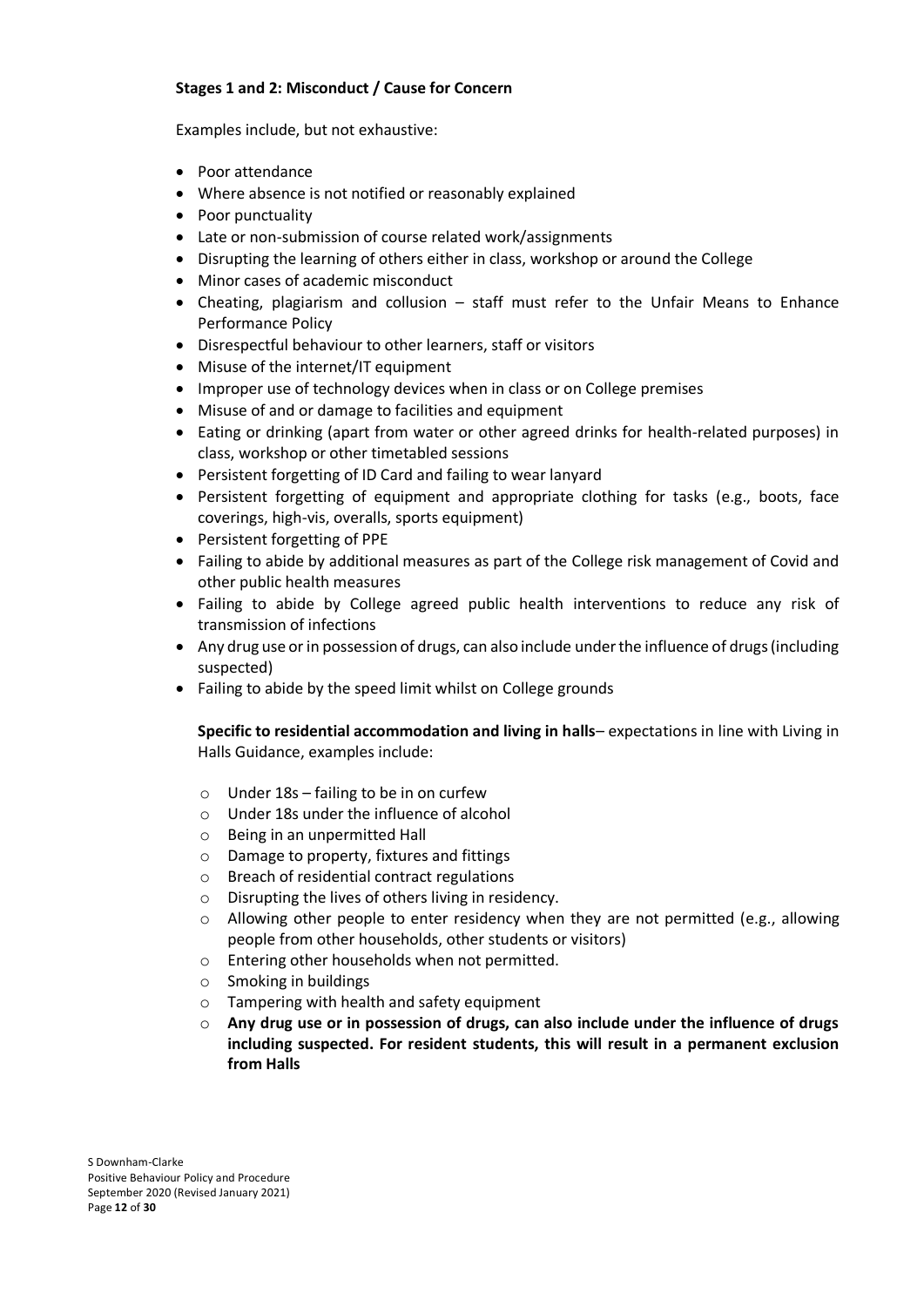## **Stage 3: Serious Misconduct**

- Repeated or persistent violation of a verbal warning disciplinary incident
- Repeated misconduct
- Moderate cases of academic misconduct
- Demonstration of aggressive behaviour/discrimination/ harassment/bullying or hate incidents
- Physical assault
- Disrespectful behaviour including swearing at other learners, staff or visitors or on any College related activity including work placements
- Misuse of College resources
- Interference with College property including software or data belonging to or used by the College and other breaches of the Acceptable Use Policy
- Minor breach of Health and Safety regulations
- Allowing other learners to gain access to the premises including residency using their own ID Cards or residency key (including allowing others to enter residency when and where prohibited)
- Any drug use or in possession of drugs, can also include under the influence of drugs (including suspected).

# **Stage 4: Gross Misconduct**

- Violation of a written disciplinary warning
- Serious cases of academic misconduct (refer to Learner Academic Misconduct Policy)
- Under the influence of alcohol or illegal drugs on College premises or whilst engaged in any College related activities
- Serious breach of Health and Safety regulations including smoking in buildings
- Serious inappropriate internet use, e.g., accessing pornography
- Bullying, intimidation, harassment, abuse, hate crime or incidents, the use of violence or threats of violence in any form e.g., verbal, physical, via e-mail etc.
- Serious breach of the FREDIE Policy and Anti- bullying Policy
- Bringing non-learners onto the premises including learners who are excluded
- Allowing non or excluded learners to gain access to the premises using their own ID Card
- Any criminal offence including:
	- o Reasonable suspicion or actually being in possession of alcohol or illegal substances or associated drug paraphernalia
	- $\circ$  Any drug use or in possession of drugs, can also include under the influence of drugs (including suspected)
	- o Suspected drug dealing or distribution of drugs
	- o Endangering or causing injury to others
	- o Possession of an offensive or dangerous weapon
	- o Theft
	- o Wilful damage to College property, equipment and accommodation
	- o Physical assault
	- o Sexual harassment or violence (including sexual assault)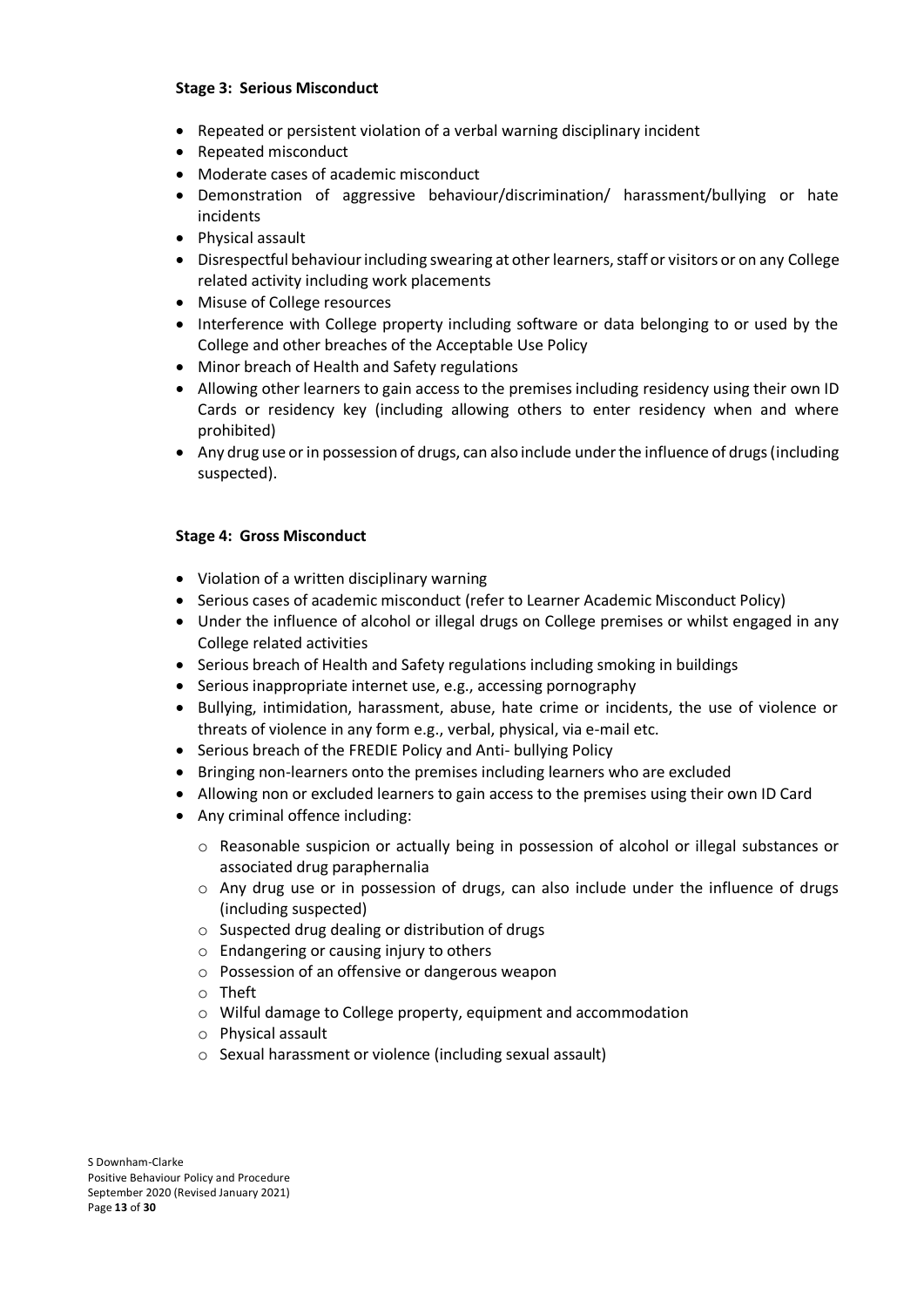In operating this policy, The College recognises:

- The right of the student to advocacy and the benefits of working in partnership with parents, carers, guardians, employers, health and social care staff and other relevant external agencies.
- The right of appeal against any decision of a disciplinary hearing.
- The care required in carrying out investigations and the importance of establishing the facts relating to any alleged breaches of the code of conduct.
- The strict confidentiality required when dealing with disciplinary issues.

# **10.4 Stage 1 – Caution (Misconduct)**

This is the first stage in the procedure. It is not expected that a member of staff will issue cautions for minor classroom, workshop or practical management issues but that they will be issued where, for example, a previous informal discussion with a student about arriving late has not impacted on behaviour. Tutors will need to exercise judgement and it is strongly recommended that the Course and Residential Team establishes a common and consistent approach to frequently encountered behaviours.

At this stage the student should know the expected values and behaviours and the consequences of not adhering to these. The tutor should use a restorative approach based on encouragement, focussing on the behaviours and not the person setting clear boundaries and expectations with suggested actions to adapt and develop positive behaviours. Further interventions or referrals may be required at this time to support the student

The **Cause for Concern (CfC)** should be given by the supervising tutor or member of staff and can be issued by any member of staff and recorded on ProMonitor. In the case of apprentices, the work-based team should be informed.

It must be given to the student in a meeting or conversation. If this is not possible, due to student absence, the student must be informed of the issue of the Cause for Concern as soon as possible. If the course tutor is not directly involved, they must be informed within 24 hours of the Caution, by it been recorded on ProMonitor.

If a student acts inappropriately inside the College, but outside the curriculum or residential area, then the Cause for Concern may be given by any member of staff who will record on ProMonitor and informs the curriculum or residential area.

- Learners should be issued with a **maximum of three CfC** in any one academic year
- Cautions may be extended to 6 months at the discretion of the issuing member of staff
- After three cautions (even on unrelated matters) it is expected that the next warning should be at **Formal Warning level**
- **Residential Students – may have 3 residency specific warnings in addition to other issued cautions. Parents may be informed at this stage for under 18s.**
- A caution may be removed from the student's record if improvement is evidenced within an agreed timescale.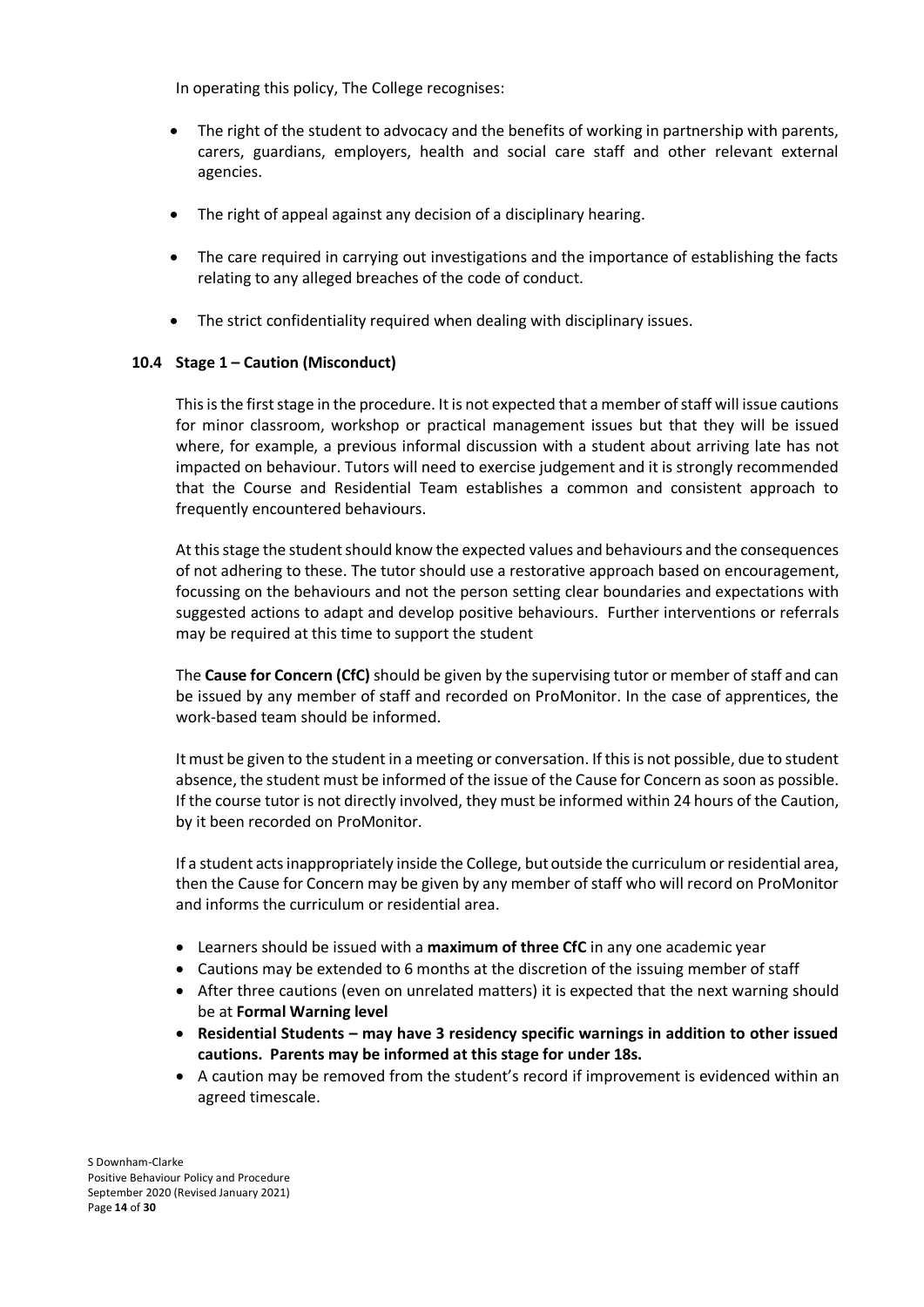A Caution will normally have three-month duration but may be extended to six months at the tutor's discretion. The record will stay on the student's ILR (as expired) after that date.

The student may appeal against the issue of the Caution as further explained in this policy.

| <b>Caution / Cause for Concern</b> |                                                                                                                             |  |  |
|------------------------------------|-----------------------------------------------------------------------------------------------------------------------------|--|--|
| Issued by:                         | Tutor, Progress Coach, Residential Support Team member, Director of<br>Student Support or delegated staff                   |  |  |
| Appeal to:                         | Assistant Head of Curriculum Area / Residential Support Manager                                                             |  |  |
| Copies to:                         | Learner, Tutor, Study Programme Leader/Course Tutor, Residential<br>Support Team, Progress Coach, Employer (as appropriate) |  |  |
| <b>Recorded on:</b> ProMonitor     |                                                                                                                             |  |  |

# **10.5 Stage 2 - Formal Warning Process**

In the case of continuing offences, or a more serious offence, a formal warning should be given by the course tutor or Assistant Head of Area, Residential Support team member or Manager (in the case of curriculum-based or residential offences) or Director of Student Support (in the case of cross-College offences).

The same procedures for issuing the Formal Warning apply as laid out for the Caution.

This should be recorded on the appropriate ProMonitor page.

Where appropriate, **parents, guardians and employers must be informed when the learner receives a warning at Formal Warning level or above and be offered feedback on the student behaviour and the sanction.**

All Formal Warnings should be supported by a contract of improved behaviour and support plan which details expected changes in behaviour and includes a review period.

A Formal Warning has a duration of 12 months.

All warnings will remain on the student's record after the end date (as expired). Documentary evidence of the offence must be kept in the event of any subsequent exclusion procedures.

The student may appeal against the issue of the Formal Warning. The procedure is explained within the body of this policy.

Please note there is no differentiation between residential and any other aspect at this level.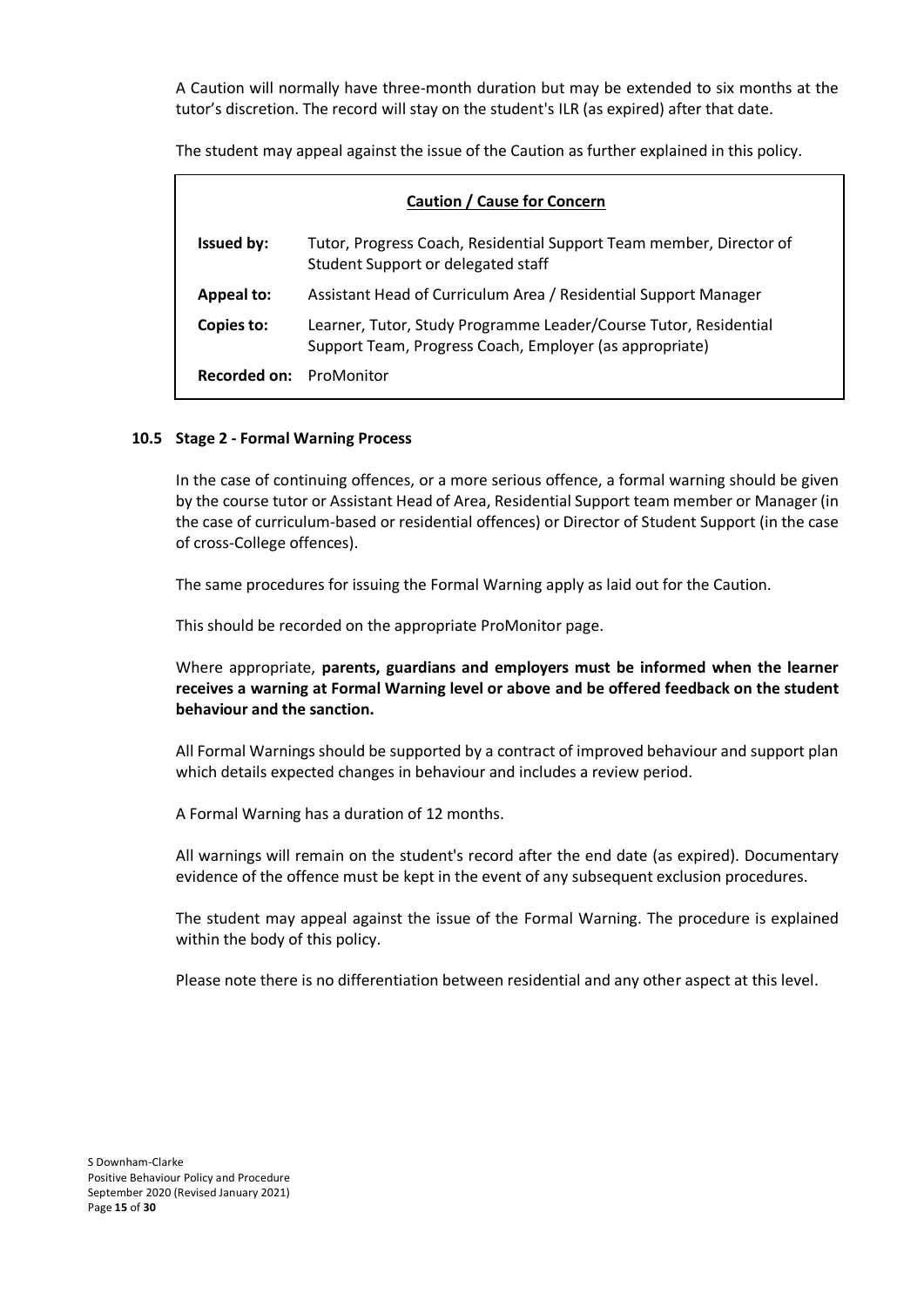|                   | Formal Warning - Stage 2                                                                                                                  |
|-------------------|-------------------------------------------------------------------------------------------------------------------------------------------|
| Issued by:        | Tutor, Programme Leader, Progress Coach, Residential Support Team<br>member, Director of Student Support or delegated staff               |
| <b>Appeal to:</b> | Curriculum Assistant Head of Area                                                                                                         |
| Copies to:        | Learner, Tutor, Study Programme Leader/Course Tutor, Residential<br>Support Team, Progress Coach, Parent/Carer, Employer (as appropriate) |
| Recorded:         | on ProMonitor                                                                                                                             |

# **10.6 Stage 3 - Final Warning Process**

This is a Final Warning, which carries with it the indication that any subsequent breach of the College's requirements will result in a Stage 4 Disciplinary Hearing for potential withdrawal, exclusion or other sanctions. The Final Warning should be issued by the Assistant Head of Area in a formal meeting attended by the student and, where appropriate, their parent/carer / Employer plus any other staff involved.

The Final Warning should clearly indicate the nature of behavioural change that is required and/or any specific conditions or actions which would automatically trigger a Disciplinary Hearing. The student must be clear about what is expected of them and any support or interventions required.

There is no obligation for staff to apply each stage of the Procedure in turn. For example, a series of Cautions for relatively minor issues may be followed by a Final Warning if there is no sign of behavioural change. Alternatively, a single significant incident may justify an immediate Final Warning without going through any Caution stage.

The purpose of the Final Warning is to clearly indicate that this is the last opportunity for the learner to modify behaviour before the most severe disciplinary sanctions are used.

# **Parents/guardians of those under 18 must be informed when the learner may receive a warning at Formal Warning level or above.**

Please note there is no differentiation between residential and any other aspect.

| Formal Warning - Stage 3 |                                                                                                                                           |  |  |
|--------------------------|-------------------------------------------------------------------------------------------------------------------------------------------|--|--|
| <b>Issued by:</b>        | Assistant Head of Area, Residential Support Manager, Director of Student<br>Support                                                       |  |  |
|                          | <b>Appeal to:</b> Curriculum Head of Area                                                                                                 |  |  |
| Copies to:               | Learner, Tutor, Study Programme Leader/Course Tutor, Residential<br>Support Team, Progress Coach, Parent/Carer, Employer (as appropriate) |  |  |
|                          | <b>Recorded:</b> on ProMonitor                                                                                                            |  |  |
|                          |                                                                                                                                           |  |  |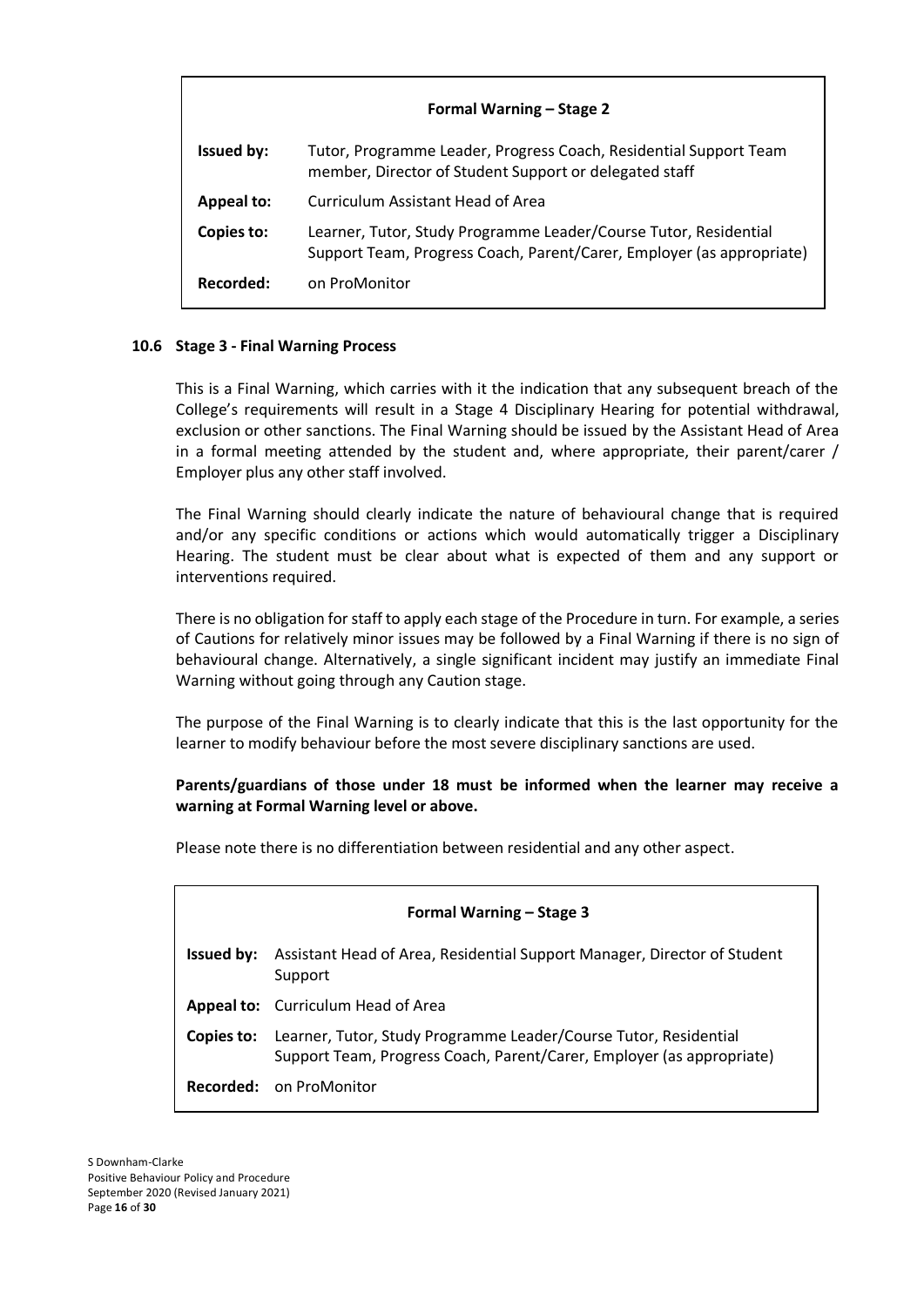#### **10.7 Stage 4 - Gross Misconduct**

Stage 4 Hearings are usually reserved for dealing with either a single extreme behavioural incident or a pattern of persistent behavioural problems that have resulted in a series of escalating warnings.

Procedures for exploring the possibility of exclusion, withdrawal or other sanctions will normally be initiated when students have either continued with a range of behaviour, which has incurred previous warnings or are reasonably suspected of having committed a serious offence.

Students should normally be issued with appropriate warnings before any exclusion procedure is initiated. Normally the learner will have received a Final Warning to indicate that any further breaches of regulations may result in exclusion, to give the student opportunities to improve their behaviours. These warnings may need to be issued in the absence of the student and sent by post. Consideration must be given to mitigating or extenuating circumstances such as learning difficulties or disability, serious personal or family problems but these factors may not excuse unacceptable behaviour.

Tutors may move directly to a Gross Misconduct for severe breaches of the learning agreement and Code. Some offences are severe enough to move directly to an exclusion hearing without going through intermediate stages.

Further procedural guidance should be implemented for Managers who are investigating and managing cases of gross misconduct and serious student behavioural incidents, see section below.

**A student excluded from residency may not necessarily be excluded from their academic course.**

**Parents/guardians of those under 18 must be informed when the learner is at risk of being withdrawn or excluded.**

| <b>Exclusion / Gross Misconduct</b> |                                                                                                                                           |  |  |
|-------------------------------------|-------------------------------------------------------------------------------------------------------------------------------------------|--|--|
| Issued by:                          | Assistant Principal, Director of Student Support                                                                                          |  |  |
| <b>Appeal to:</b>                   | Vice Principal                                                                                                                            |  |  |
| Copies to:                          | Learner, Tutor, Study Programme Leader/Course Tutor, Residential<br>Support Team, Progress Coach, Parent/Carer, Employer (as appropriate) |  |  |
| Recorded:                           | on ProMonitor                                                                                                                             |  |  |

### **11. Disciplinary Hearing for Stage 4 and /or Gross Misconduct including Exclusion (Stage 4)**

The formal Stage 4 Hearing will be chaired by an Assistant Principal, with the appropriate Head of Area in attendance. Students will receive at least 5 days' notice of the hearing. In that hearing, attended by the student, parent/guardian or supporter, the evidence for exclusion should be presented by the designated investigating officer and the student given the opportunity to present their case.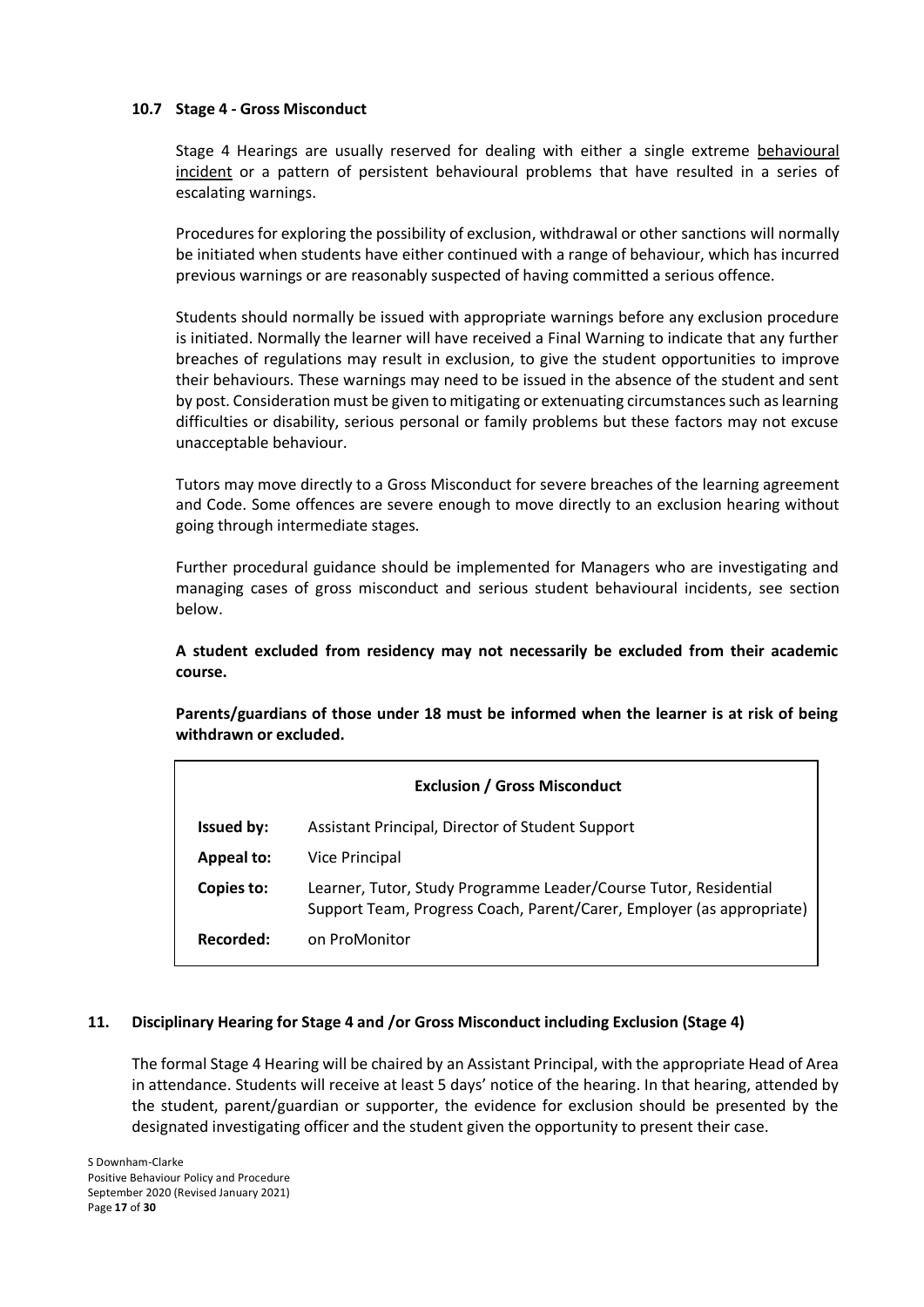All students under 18 should have a responsible adult present if at all possible. Sometimes this is not possible, and, in those cases, advocacy should be offered from within College e.g., Progress Coach. If absolutely necessary, Exclusion Hearings can be held without the student being present if they cannot be contacted or refuse to attend.

- Before the hearing, any witnesses to be called and relevant documents will be notified to the Chair in advance. It is the Chair's decision as to their use in the hearing.
- The panel will hear the case from the designated Investigating Officer.
- The panel will have the opportunity to ask questions of that member of staff.
- The student, with agreed assistance from their representative, will have the opportunity to present his/her case against exclusion including any mitigating circumstances.
- The panel will have the opportunity to ask questions of that student.
- Both sides will have the opportunity to summarise their case.
- The panel will then withdraw to make its decision. It can recall either side to seek any points of clarification.
- In making its decision the panel will work to the criterion of reasonable probability rather than the weight of the evidence required in a legal court (beyond a reasonable doubt).
- The panel will normally recall the sides in order to inform them of their decision, which will be confirmed in writing to the student and parent / carer within 10 working days.
- Outcomes of disciplinary hearing must be recorded on Promonitor in the 'disciplinary' section. This is the responsibility of the designated investigating officer or the Head of Area.

N.B. The panel may choose to refer students to appropriate advice and guidance services or access additional positive intervention services. This particularly applies during the first six weeks of the programme.

# **12. Student Appeal Procedures**

# **Caution, Formal Warning or Behavioural Contracts**

Students who wish to appeal against the issuing of a Caution, Formal Warning or Behavioural Contract must do this in writing. The relevant AHoA or Head and Director of Student Support, will review the circumstances and decide whether there are grounds for reviewing the Disciplinary Warning. The student will be informed of the decision in writing.

Appeal against Final Warning will be considered by the appropriate Head of Area, who may decide to review the evidence in a formal meeting attended by the student, parent/guardian or supporter and the course tutor. The Head of Area will discuss any cases as required with the Assistant Principal for that area.

### **Appeal Against Withdrawal or Exclusion**

In the case of any appeal against Exclusion, the student will need to apply in writing to the Vice / Deputy Principal, setting out the reasons for the appeal within 10 working days of being notified of any exclusion. The appeal will need to set out reasons as to why the exclusion is unfounded or unjustified. Grounds on which an appeal will be considered are the submission of new evidence or claimed procedural irregularities.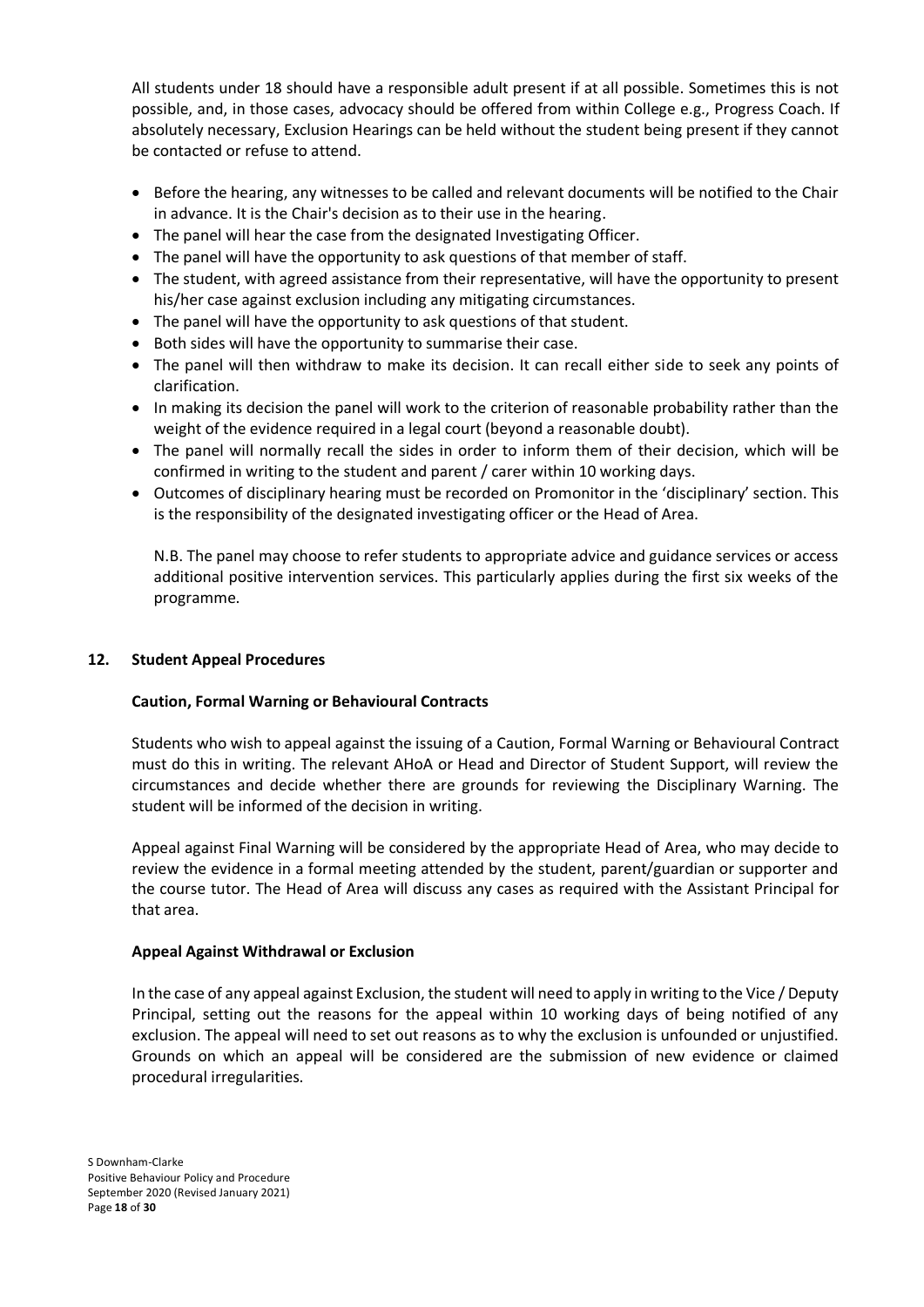A panel of members convened by the Vice Principal, and not previously involved in the case, will review the exclusion panel's decision and decide whether there are grounds for an appeal hearing to be held. The student will be informed of that decision in writing.

If the decision is that the appeal is justified due to the submission of new evidence or claimed procedural irregularities an appeal hearing will then be convened by the panel.

The procedure for the hearing is set out below:

- Only witnesses and documents identified to the Chair in advance of the hearing will be referred to during the hearing itself.
- The student or their representative will be invited to state the grounds of their appeal
- The panel will have the opportunity to ask questions of the student or their representative
- The member of staff imposing the sanction will then put their case to the panel
- The panel will have the opportunity to ask questions of that member of staff
- Both sides will have the opportunity to summarise their cases
- Both sides will withdraw from the hearing, leaving the panel to deliberate in private. The panel can recall either side to seek points of clarification
- The panel will normally recall the sides in order to inform them of their decision, which will be confirmed in writing within 10 working days

# **13. Turning Policy into Reality**

The College is committed to:

- Ensuring adequate systems exist to support the positive behaviour process in the form of training events, positive behaviour strategies, course team contracts, student group contracts and safeguarding mechanisms.
- Establishing a staffing structure which prioritises support for students to achieve their potential by allocating Progress coaches, HE Tutors, Apprenticeship Tutors and ALS advisers to curriculum areas
- Ensuring that all learners are aware of all of the positive behaviour systems available to enable them to achieve their learning goals.
- Ensuring all staff are aware of the positive behaviour systems available and actively encourage students to access support.
- Monitoring the effectiveness of the positive behaviour systems against retention and achievement data and levels and types of disciplinary warnings
- Measuring progress towards improvement against actions identified through self-assessment and student surveys.
- Utilising staff development opportunities to ensure staff are using effective methods to support individual needs.

Regular briefings for staff will be available on the intranet.

Communication process for staff and stakeholders.

The Positive Behaviour Strategy will be communicated to staff via: SLT, FREDIE Strategy Group, Intranet, VLE, and through briefings to Curriculum and Support Teams.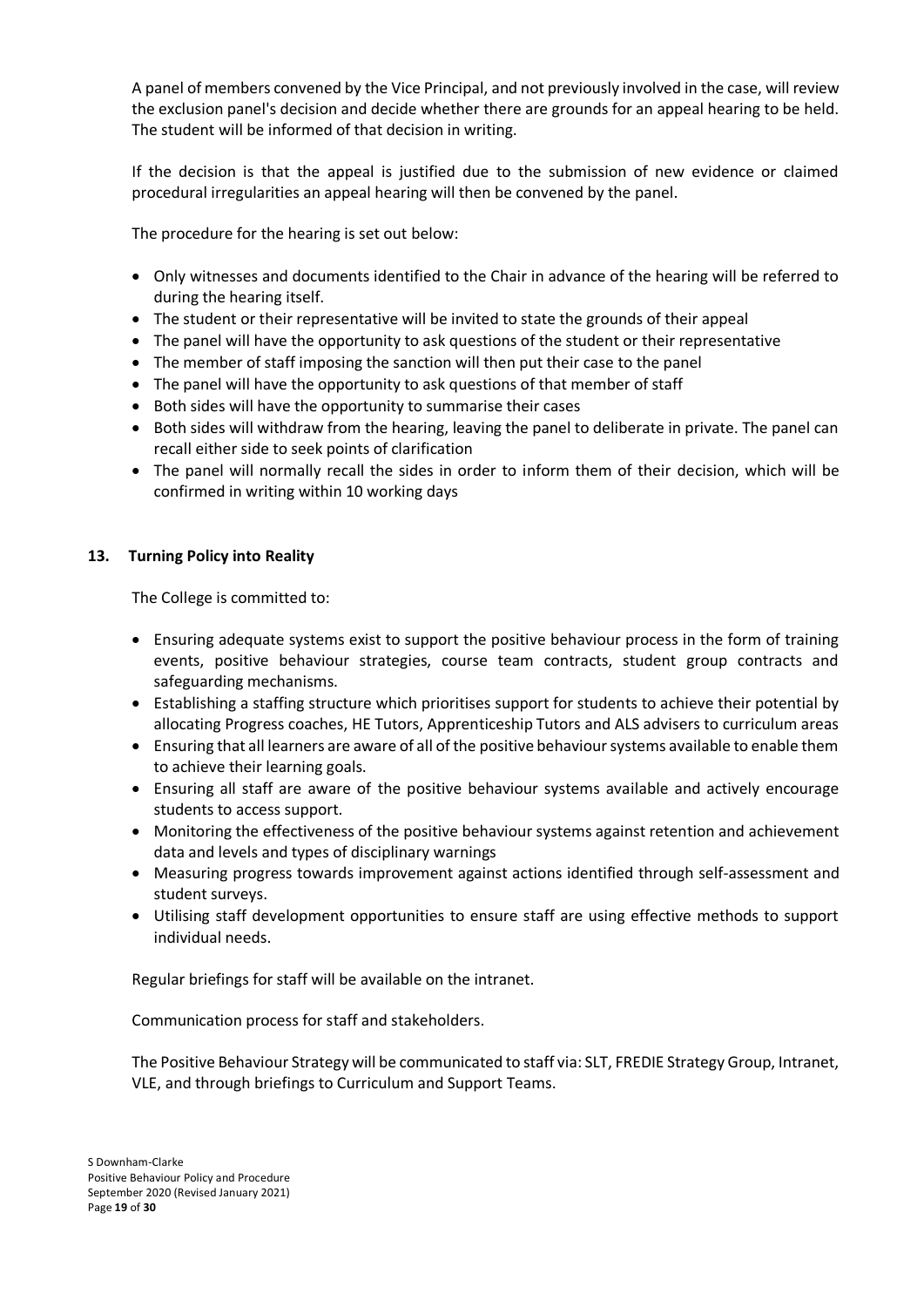Training will be offered on the behaviour modification strategies and techniques at the staff training events to prepare staff for the effective implementation of the policy and procedures.

Further training will be delivered directly to curriculum and support teams on the strategy and behaviour management by key staff.

#### **14. Monitoring and Impact Measurement**

The Positive Behaviour Policy will be implemented by teaching and support staff and by Senior Leadership and Managers through strategic and operation plans.

Monitoring at Department and Course level will focus maintaining and improving the following:

- Retention rates
- Attendance and punctuality Retention of 'At Risk' students
- Achievement of 'At Risk' students
- Progress and target setting
- High satisfaction (recorded in student surveys)
- A positive impact on disciplinary data
- Progression internally and externally
- Learner Voice feedback
- All the above differentiated by 'Residential'

This policy will be subject to a review cycle to assess the overall performance of the policy and its effectiveness in managing behaviour by the Quality of Education Group which comprises of Principalship, SLT, Curriculum, Support (safeguaring, residentail and inclusive learning). This group will co-opt other Colllege members as appropriate to review the effectiveness and implementation process of the policy and procedure as required.

### **15. Variations and Amendments to this Policy**

In some cases, it may be desirable that variations should be made to procedural aspects of the Positive Behaviour Policy. The College may make such variations as it sees fit, subject to informing the student concerned and subject always to considerations of fairness. Without limitation, such variations may include appeals interviews being conducted by different persons, if the person who would otherwise be conducting the interview has previously had close personal involvement in the matter to be considered or other conflicts of interest.

#### **Documents Associated with this Policy**

- Myerscough Student Charter
- Living in Halls of Residence Booklet
- Fitness to Study Policy
- FREDIE Policy
- Child Protection and Safeguarding Policy
- Online Safety Policies
- Anti-Bullying Policy

S Downham-Clarke Positive Behaviour Policy and Procedure September 2020 (Revised January 2021) Page **20** of **30**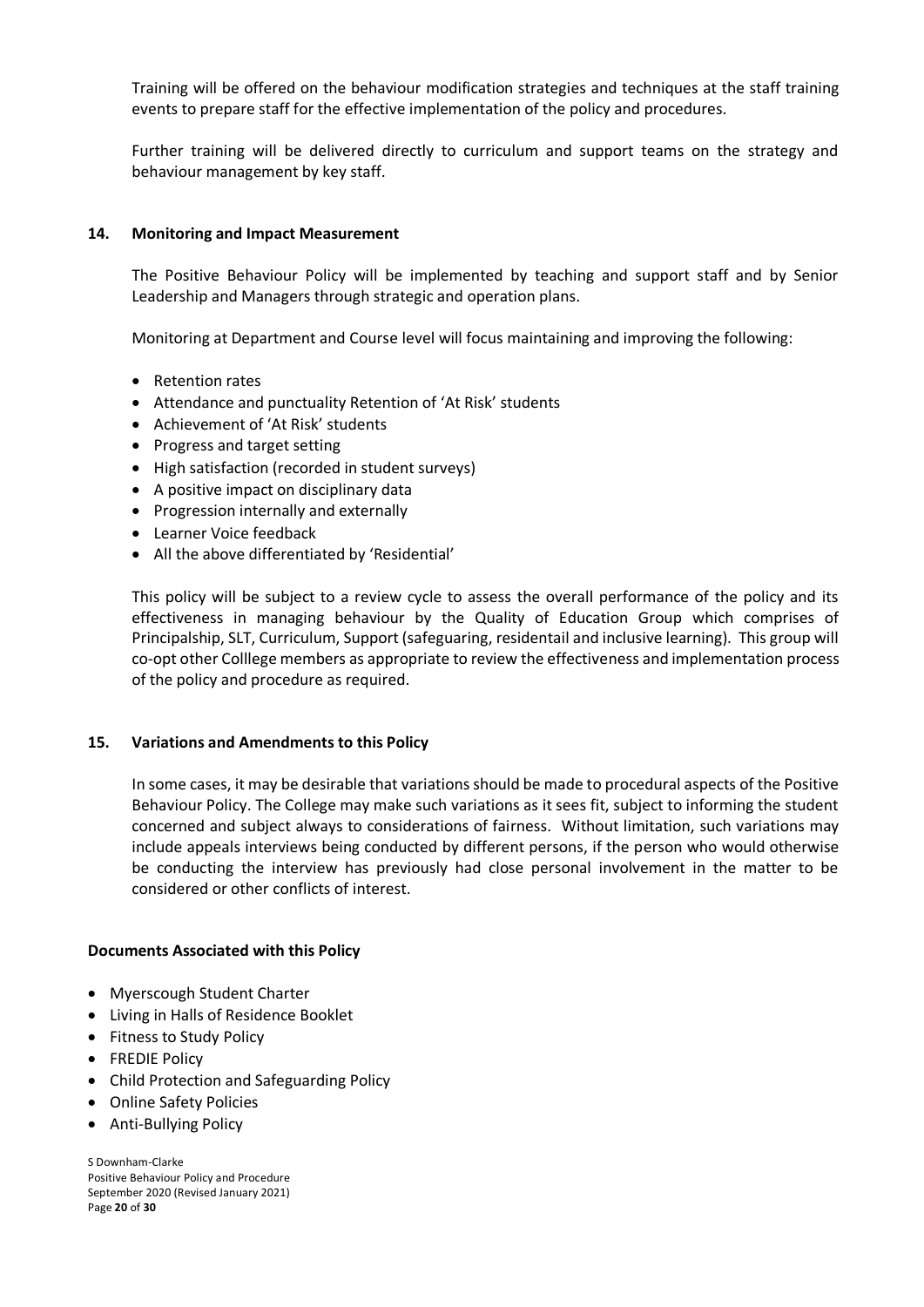## **Appendices**

Appendix 1: Positive Behaviour Contract Appendix 2: Template Attendance/Behaviour at College - Stage 1 Caution Appendix 3: Template Stage 2/3 Formal Warning Appendix 4: Template Stage 4 Exclusion Appendix 5: Template Suspension Letter Appendix 6: Template Withdrawal Letter

Appendix 7: Student Charter

S Downham-Clarke Positive Behaviour Policy and Procedure September 2020 (Revised January 2021) Page **21** of **30**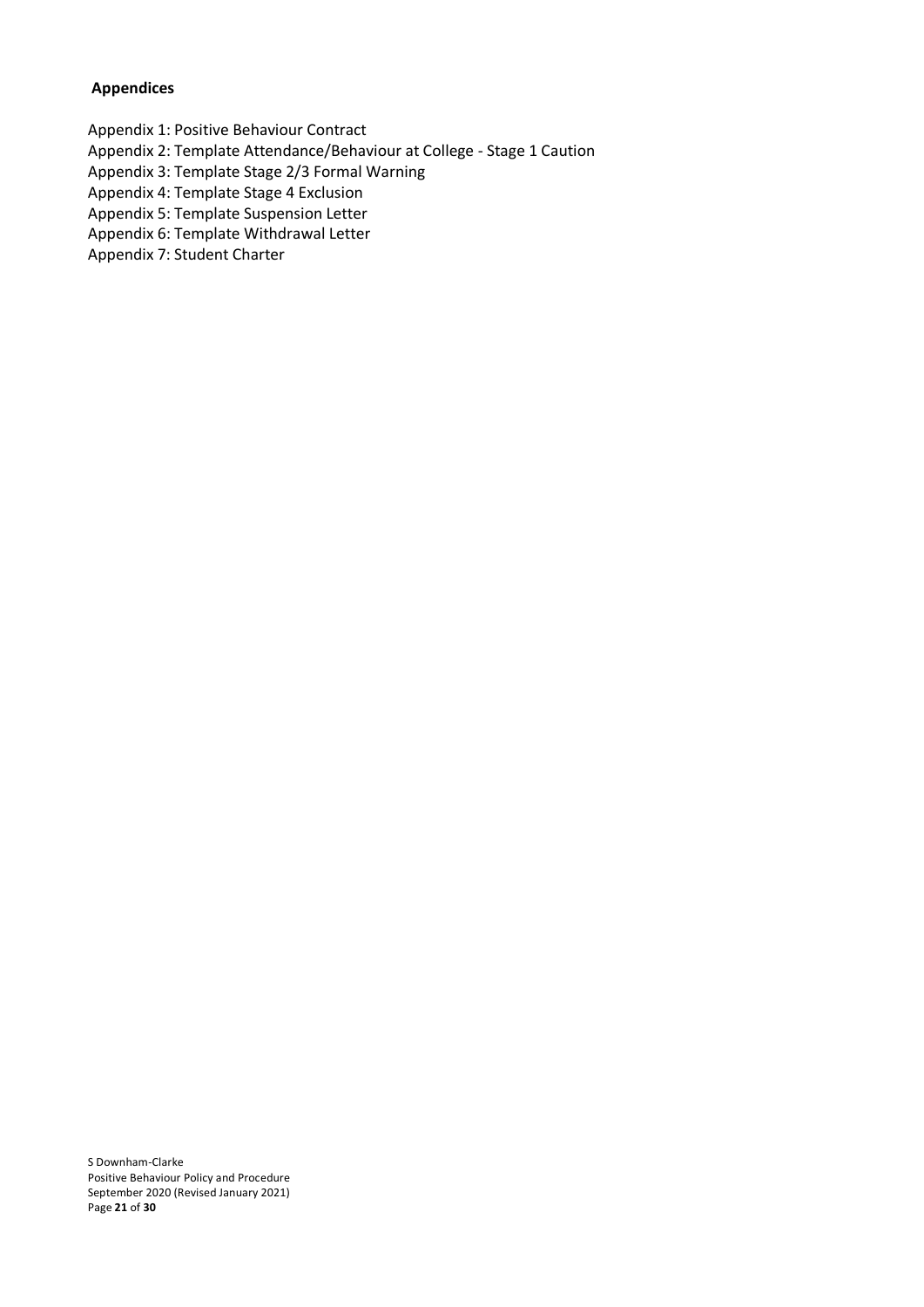# **Positive Behaviour Contract**

| <b>Student Name:</b>                                                                                                                                                                                                                                               |                                                        | <b>Student Number:</b> |                     |
|--------------------------------------------------------------------------------------------------------------------------------------------------------------------------------------------------------------------------------------------------------------------|--------------------------------------------------------|------------------------|---------------------|
| <b>Course/Programme:</b>                                                                                                                                                                                                                                           | Apprentice? *<br>YES / NO                              |                        |                     |
| <b>Disciplinary Procedure Level</b>                                                                                                                                                                                                                                | Nature of Offence (including location, date and time): |                        | <b>Review Dates</b> |
| <b>Stage 1: CAUTION</b><br>(min 3 months)                                                                                                                                                                                                                          |                                                        |                        |                     |
| <b>Stage 2: FORMAL WARNING</b><br>(min 12 months)                                                                                                                                                                                                                  |                                                        |                        |                     |
| <b>Stage 3: FINAL WARNING</b><br>(min 12 months)                                                                                                                                                                                                                   |                                                        |                        |                     |
| <b>Stage 4: APPLICATION FOR</b><br><b>EXCLUSION</b>                                                                                                                                                                                                                |                                                        |                        |                     |
| <b>Behavioural Contract</b>                                                                                                                                                                                                                                        |                                                        |                        |                     |
| I understand the importance of acting responsibly, showing respect and tolerance to others and trying my very best to<br>succeed on my course. I will abide by all College policies, regulations and requirements, including the following specific<br>conditions: |                                                        |                        |                     |
|                                                                                                                                                                                                                                                                    |                                                        |                        |                     |
|                                                                                                                                                                                                                                                                    |                                                        |                        |                     |
|                                                                                                                                                                                                                                                                    |                                                        |                        |                     |
|                                                                                                                                                                                                                                                                    |                                                        |                        |                     |
| I understand that if I do not comply with this contract then I may lose my place at College.                                                                                                                                                                       |                                                        |                        |                     |
| <b>Period of Review of Behavioural Contract:</b><br>(weekly/monthly/termly)                                                                                                                                                                                        |                                                        |                        |                     |
| <b>Student Signature:</b><br><b>Date</b>                                                                                                                                                                                                                           |                                                        |                        |                     |
| <b>Signature of Authorised Member of Staff:</b>                                                                                                                                                                                                                    |                                                        |                        |                     |
| <b>Print Name of Authorised Member of Staff:</b>                                                                                                                                                                                                                   |                                                        | <b>Date</b>            |                     |
|                                                                                                                                                                                                                                                                    |                                                        |                        |                     |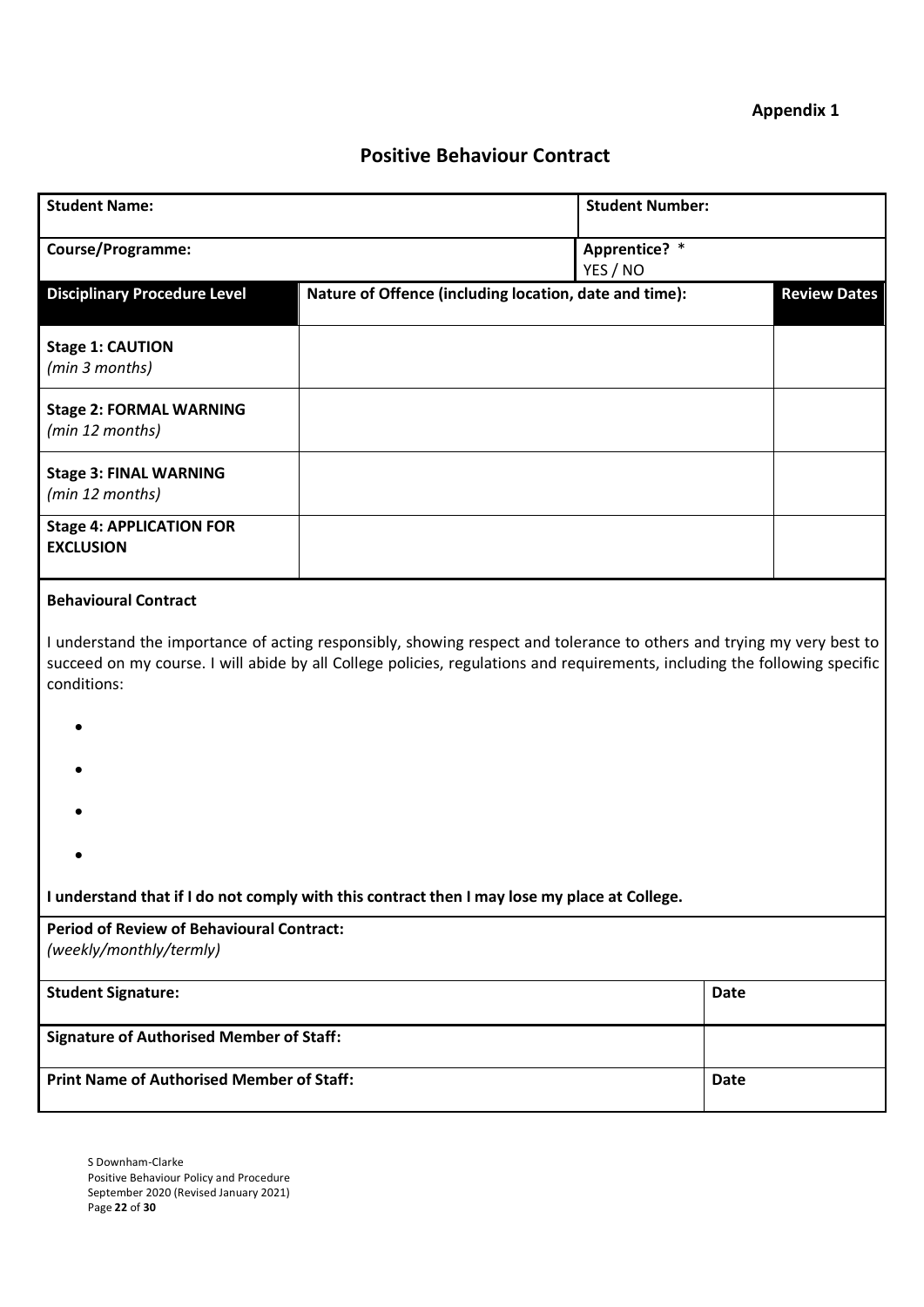# **Positive Behaviour Template Attendance/Behaviour at College - Stage 1 Caution**

Date

Address

Dear *(Student Name)*

# **Attendance / Behaviour at College: Stage 1 Caution**

The wellbeing, safeguarding and success of our learners is a priority at Myerscough College. We all agree that mutual respect and tolerance should be encouraged and supported across the whole College community. Positive behaviour, including attendance, is an important part of our expectations as set out in the Myerscough Code.

In line with College policy, you have already received a number of supportive measures to encourage behaviour change to enable you to progress on your course and do well. However, you have not responded to these interventions positively and we are now implementing stage 1 of the disciplinary process and issuing you with a caution. A Caution will normally have a three-month duration but may be extended to six months at the College's discretion.

Please note that the maximum number of cautions which can be issued in one year before proceeding to Stage 2 of the disciplinary process is three. Cautions can be removed if improvement is evidenced within an agreed timescale.

If you wish to appeal against the issuing of this caution you will need to complete a Disciplinary Appeal form. Your Assistant Head of Curriculum Area or the Residential Support Manager will review the circumstances and decide whether there are grounds for removing or upholding the caution issued. You will be informed of the decision in writing.

We will be contacting your parents / carers / employers to inform them of this action. We may ask them in to come into College to discuss how we can best support you to succeed.

Please speak to your Progress Coach, Course or Personal Tutor if you have any further questions.

Yours sincerely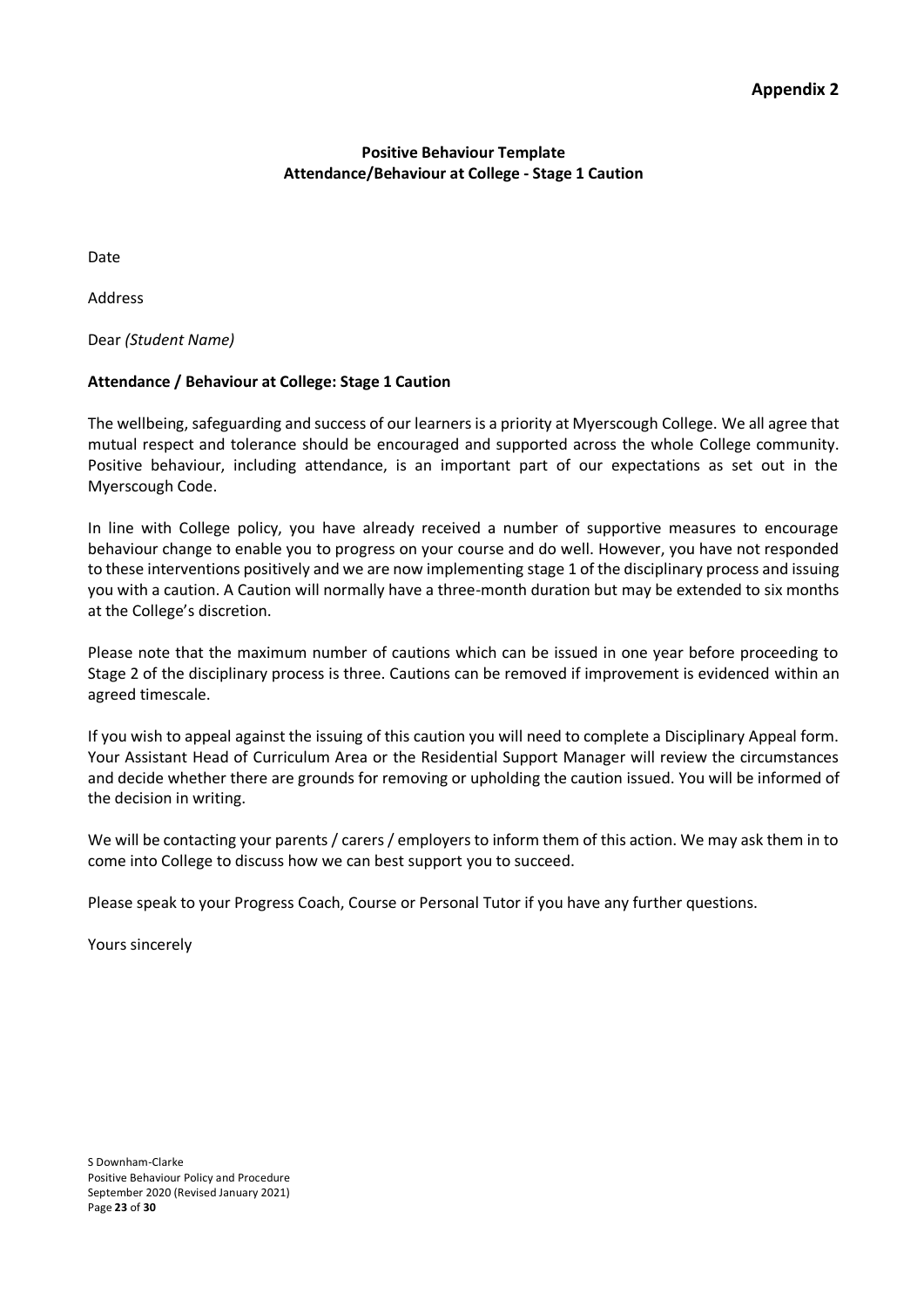**Positive Behaviour Template Stage 2 - Formal Warning**

Date

Address

Dear *(Student Name)*

**Positive Behaviour –**

#### *Choose one of the following statements*

## **Stage 2 Formal Warning Stage 3 Final Warning**

The wellbeing, safeguarding and success of our learners is a priority at Myerscough College. We all agree that mutual respect and tolerance should be encouraged and supported across the whole College community. Positive behaviour, including attendance, is an important part of our expectations as set out in the Myerscough Code of Conduct.

In line with College policy, you have already received a number of supportive measures to encourage behaviour change to enable you to progress on your course and do well. However, you have not responded to these interventions and we are now implementing stage 2 of the disciplinary process. This means we are issuing you with a 'formal warning'.

All formal warnings include an agreed contract to support improvement in behaviour which we will discuss with you. A formal warning has a duration of 12 months but may be extended if necessary.

If you wish to appeal against the issuing of this caution you will need to complete a Disciplinary Appeal form. Your Curriculum Assistant Head of Area/Head of Area will review the circumstances and decide whether there are grounds for removing or upholding the caution issued. You will be informed of the decision in writing.

We will be contacting your parents / carers / employers to inform them of this action. We may ask them in to come into College to discuss how we can best support you to succeed.

Please speak to your Progress Coach, Course or Personal Tutor or Work based tutor if you have any further questions.

Yours sincerely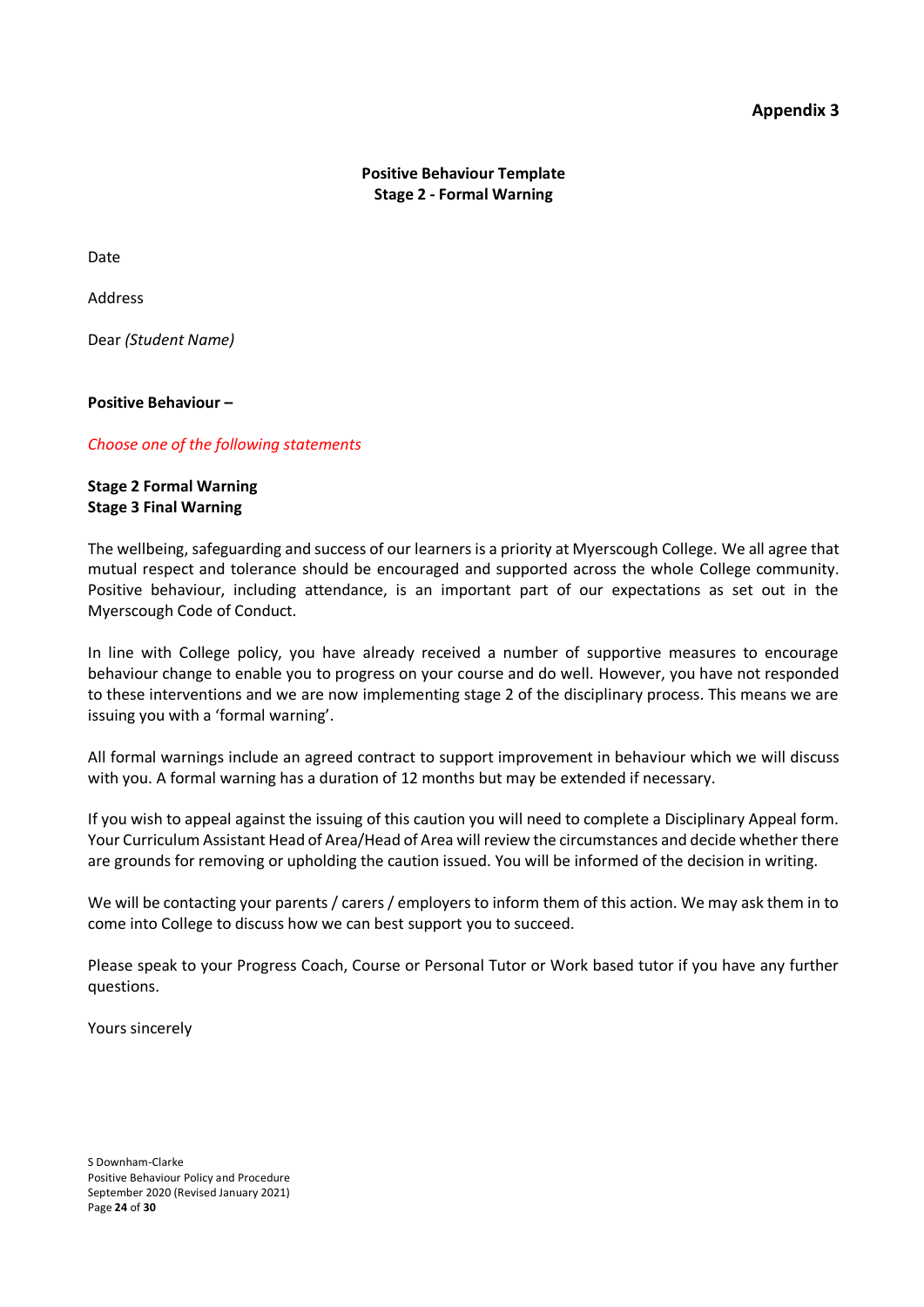# **Positive Behaviour Template Stage 4 - Exclusion**

Date

Address

Dear *(Student Name)*

### **Positive Behaviour – Stage 4 Exclusion**

The wellbeing, safeguarding and success of our learners is a priority at Myerscough College. We all agree that mutual respect and tolerance should be encouraged and supported across the whole College community. Positive behaviour, including attendance, is an important part of our expectations as set out in the Myerscough Code of Conduct.

In line with College policy, you have already received a number of supportive measures to encourage positive behaviour and progress. However, you have not responded positively, and we are now invoking stage 4 of the disciplinary process. As a result, you are invited to attend a formal exclusion hearing which will be chaired by an Assistant Principal alongside the Head of Department. At this hearing the evidence for exclusion will be presented and you will be given the opportunity to present your case.

If you wish to appeal against this decision you will need to complete a Disciplinary Appeal form. The Vice Principal and the Director of Student Support will review the circumstances and decide whether there are grounds for removing or upholding the sanction issued. You will be informed of the decision in writing.

A copy of this letter will be sent to your parents / carers / employer. They are invited to attend the hearing if you wish. Please contact your Progress Coach, Course or Personal Tutor or work-based tutor if you have any questions or feel you need support.

Yours sincerely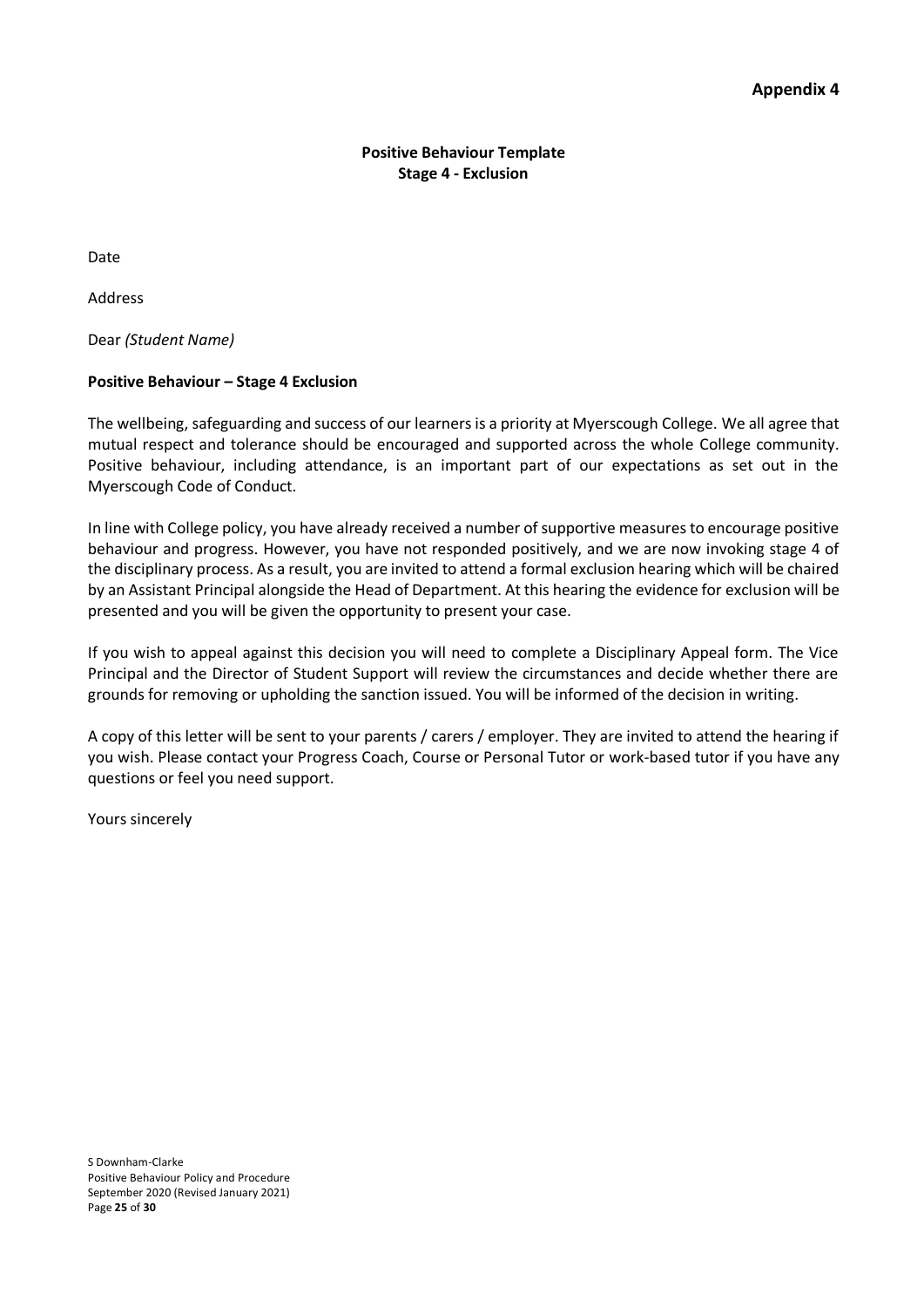# **Positive Behaviour Template Suspension Letter**

Date

Address

Dear *(Student Name)*

# **Positive Behaviour – Suspension**

The wellbeing, safeguarding and success of our learners is a priority at Myerscough College. We all agree that mutual respect and tolerance should be encouraged and supported across the whole College community. Positive behaviour, including attendance, is an important part of our expectations as set out in the Myerscough Code of Conduct.

# *Choose one of the following statements:*

- 1. Due to your involvement in the incident detailed below, a temporary suspension is now in place until an investigation has been launched. You will be invited in to give your statement shortly:
- 2. Unfortunately, you have not upheld the expected standards of behaviour and because of the incident detailed below, the decision has been made to suspend you from Myerscough College:

### Incident: (date/ time / place/ brief detail)

Your suspension will remain in place from the date of this letter until further notice*.* In the next few days, the College will write and tell you the date and time for you to come in and talk to us about what has happened. A copy of the College's Positive Behaviour Policy will be sent to you at the same time.

If you are receiving payment of a guaranteed bursary or learner support fund this will continue during your suspension.

Please note that as part of your suspension you are not allowed on College premises other than to attend the meetings as requested. If you have any examinations scheduled throughout your suspension, contact your progress coach immediately.

If you wish to appeal against this decision you will need to be in writing. The Head of Area and the Director of Student Support will review the circumstances and decide whether there are grounds for removing or upholding the sanction issued. You will be informed of the decision in writing.

A copy of this letter will be sent to your parents / carers / employers. They are invited to attend any meetings with you if you wish. Please contact your Progress Coach / Personal / Course Tutor if you have any questions or feel you need further support.

Yours sincerely

S Downham-Clarke Positive Behaviour Policy and Procedure September 2020 (Revised January 2021) Page **26** of **30**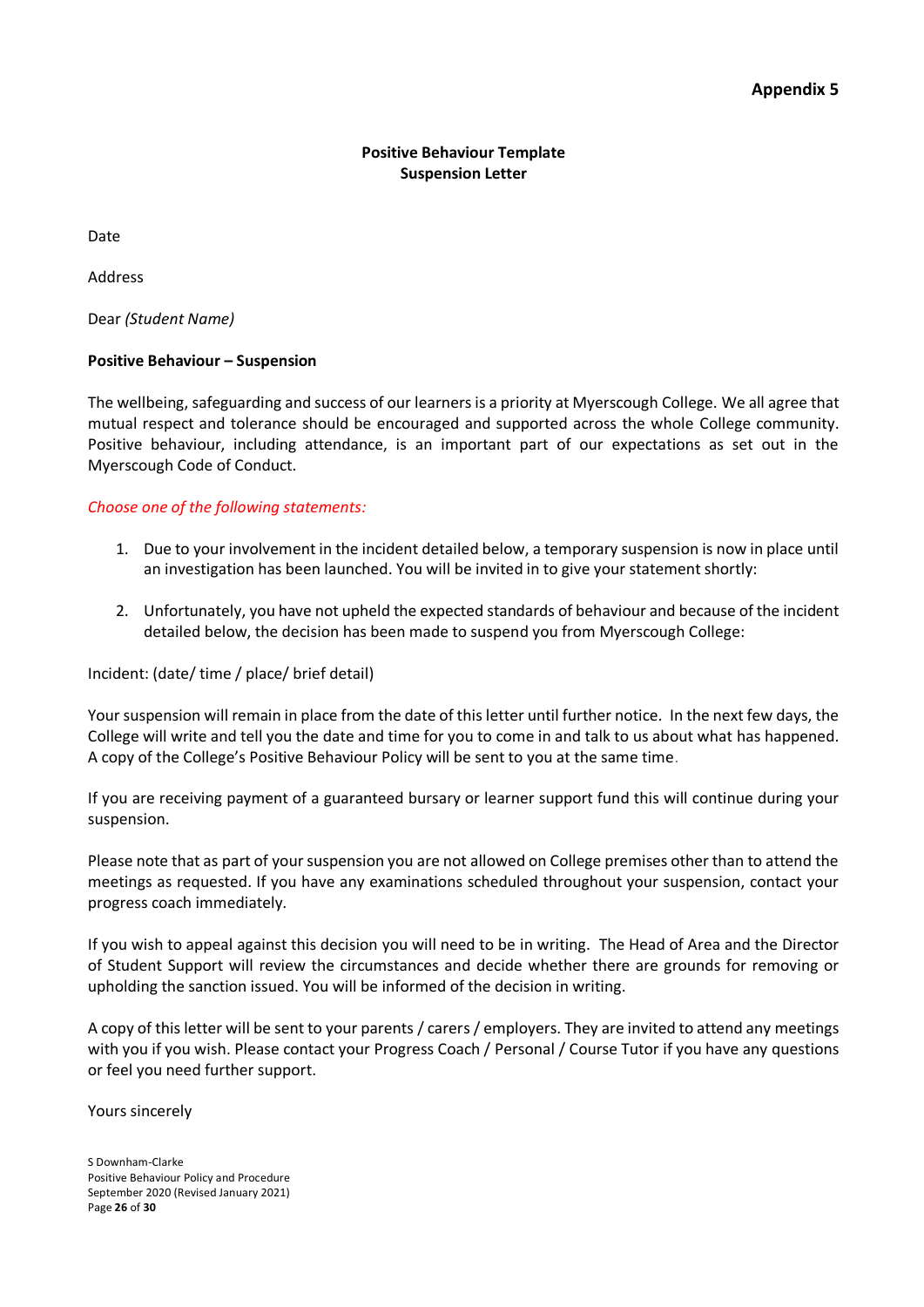## **Template Withdrawal Letter**

Date

Address

Dear *(Student Name)*

As you know, a meeting was held on (date) to examine evidence of your behaviour in College.

This letter is to formally notify you that as a result of that meeting, the decision has been taken to withdraw you from your course from (date). This means that you may not continue on, or enrol on, any College course during the remainder of this academic year.

You have the right of appeal against this decision. If you wish to do so, you must write to the College Vice Principal, Mr Steven Downham-Clarke, within 10 days of receiving this letter explaining why the decision is unfounded or unjustified. This must be on the basis of a failure in procedure or new evidence in support of your case.

Please contact your Progress Coach / Course Tutor if you would like to be referred to the Careers Service so that you may receive impartial advice and guidance about your future educational choices.

The terms of your withdrawal mean that you must not enter any of the College sites, buildings or premises for any purposes, except to attend a pre-arranged appointment with a member of staff. If you are required to attend for any purpose, this will be confirmed in writing.

Yours sincerely

Head of Area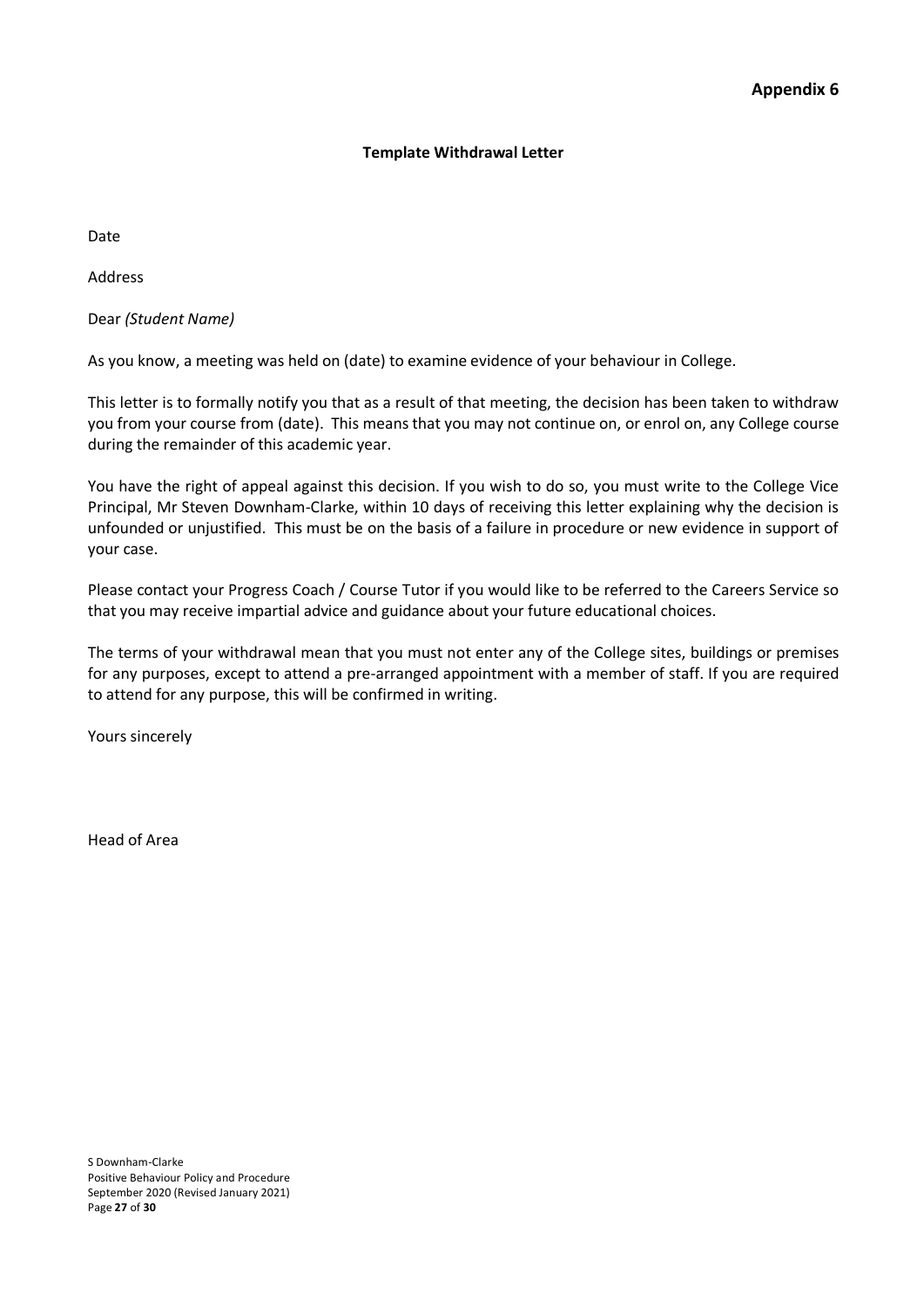# **Student Charter**

# **Myerscough College and University Centre**

### **INTRODUCTION**

Your time at Myerscough is part of your lifelong learning and part of a lifetime relationship between you as a student within our College and University Centre. We aim to make the time you spend with us enjoyable, memorable and fulfilling and will provide you with an important stepping-stone to the achievement of your life goals. Wherever you go and whatever you do, we hope that you will become an inspiration for others and that you will always take a bit of Myerscough with you.

The purpose of this Charter is to set out our mutual expectations during your period of study here at our College and University Centre. We believe that students and staff form a single academic and residential community working together to achieve our goals. We should all have reasonable expectations of one another and be committed to behaving professionally and respectfully.

Myerscough is an Associate School of the University of Central Lancashire (UCLan) and our two institutions have the same common goals for high standards of student experience for Higher Education. This Student Charter is aligned to the UCLan Student Charter and outlines our academic community culture and the principles we uphold for all our students.

**Alison Robinson Chief Executive & Principal**

### **OUR VISION IS TO:**

- be the leading college in the land based, science, engineering and sports sectors
- be the natural choice for students, staff and employers
- provide a highly skilled, creative and technical workforce
- deliver excellent outcomes through inspirational and inclusive learning and services
- build sustainability into all we do

### **OUR MISSION: Inspiring Excellence**

### **OUR VALUES:**

| <b>Learning</b>                                                                                               | People                                                                                                                                        | Sustainability                                                                                                            |  |
|---------------------------------------------------------------------------------------------------------------|-----------------------------------------------------------------------------------------------------------------------------------------------|---------------------------------------------------------------------------------------------------------------------------|--|
| Our delivery will be high<br>quality and innovative with<br>students at the heart of<br>decision making.      | We will enable staff and<br>students to fulfil their<br>potential whilst promoting<br>resilience, leadership,<br>accountability and teamwork. | We will provide a happy,<br>healthy, safe, supportive and<br>sustainable environment in<br>which to live, work and study. |  |
| We will advance <b>FREDIE</b> :<br>Fairness, respect, equality, diversity, inclusion, engagement in all we do |                                                                                                                                               |                                                                                                                           |  |

S Downham-Clarke

O:\Policies and Procedures\Positive Behaviour Policy and Procedure September 2020 Page **28** of **30**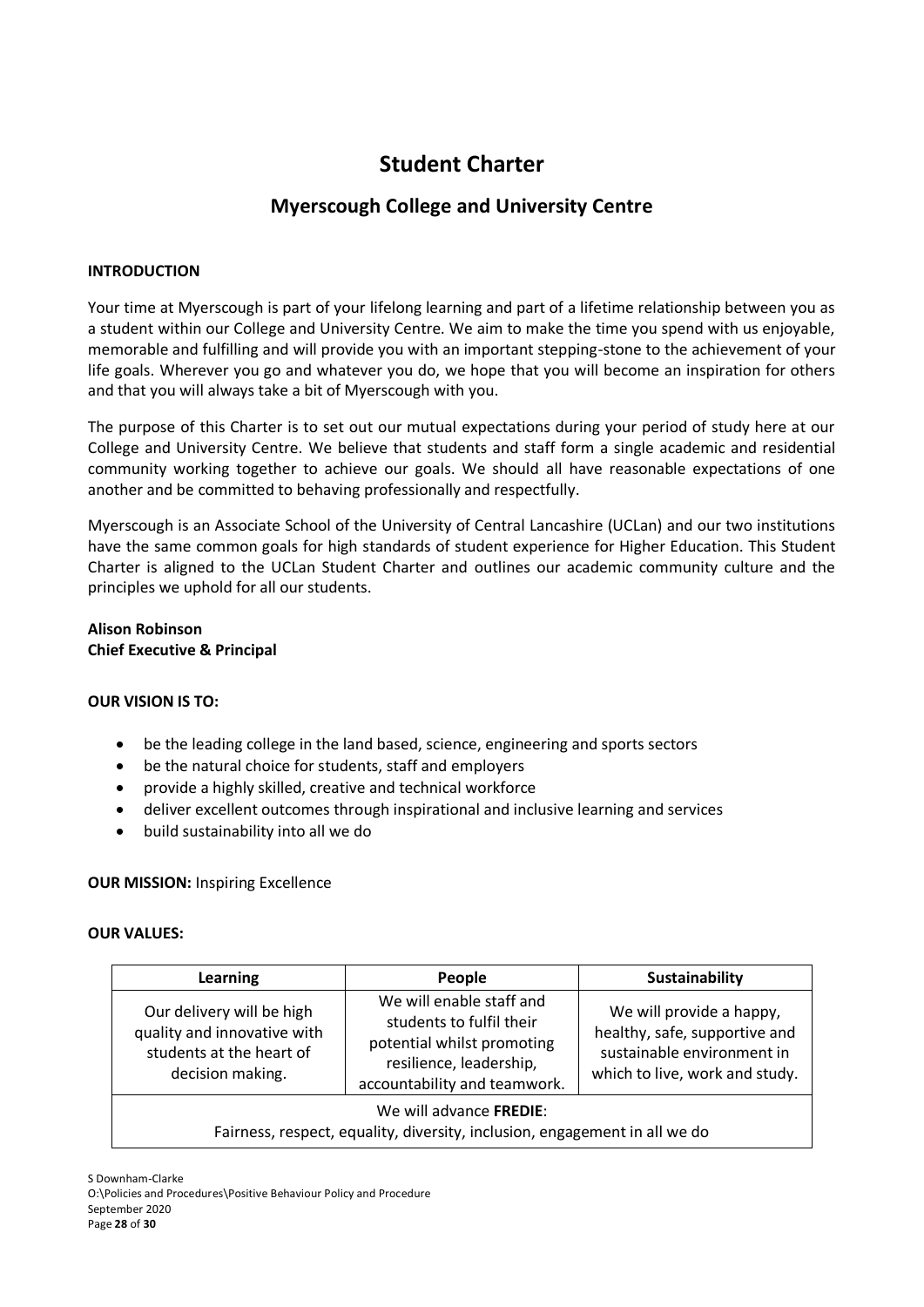# **OUR COMMITMENTS TO YOU:**

We will:

- Extend a warm, polite, courteous and inclusive welcome to you
- Act in a respectful, professional and inclusive way and commit to equality of opportunity for all free from discrimination and harassment
- Provide you with access to accurate information and advice on all aspects of College life
- Provide a safe environment, inspiring learning opportunities and high-quality resources to enable your development
- Provide timely academic and pastoral support through your personal tutor, pastoral and support services
- Give prompt and developmental feedback on your academic work to help maximise your success
- Listen and respond to your feedback to help shape your experience
- Enable access to range of opportunities to support the development of your employability

# **OUR EXPECTATIONS OF YOU:**

As a student you should:

- Behave in a respectful and inclusive way showing consideration for others and the environment
- Actively participate in the learning opportunities available to you, seeking help when you need it
- Take responsibility for your learning, and the development of your personal, professional and employability skills
- Complete all work to the best of your ability, with academic integrity, and submit it on time
- Respond to feedback to help improve your performance and learning experience and talk to us about how we can make positive changes
- Be proactive in maintaining the health and wellbeing of yourself and others and tell us when you need help and support
- Adhere to the College and the University (for higher education students) policies, regulations and codes of practice [\(Myerscough Policies;](https://www.myerscough.ac.uk/policies/) [UCLan Policies\)](https://www.uclan.ac.uk/study_here/student-contract.php)
- Keep up to date with information about your course and respond promptly to communications from your tutors and the College

# **THE STUDENTS' UNION COMMITMENTS TO YOU:**

Your Students' Union will:

- Provide services and activities that are safe and inclusive, actively challenging discrimination
- Provide you with opportunities to be active, make lasting friendships and have fun
- Work to ensure that everything the College does is fair to all
- Represent and support you to achieve your goals, ensuring the best student experience for you and future students
- Give you the chance to get involved and support the development of the student experience and student decision making